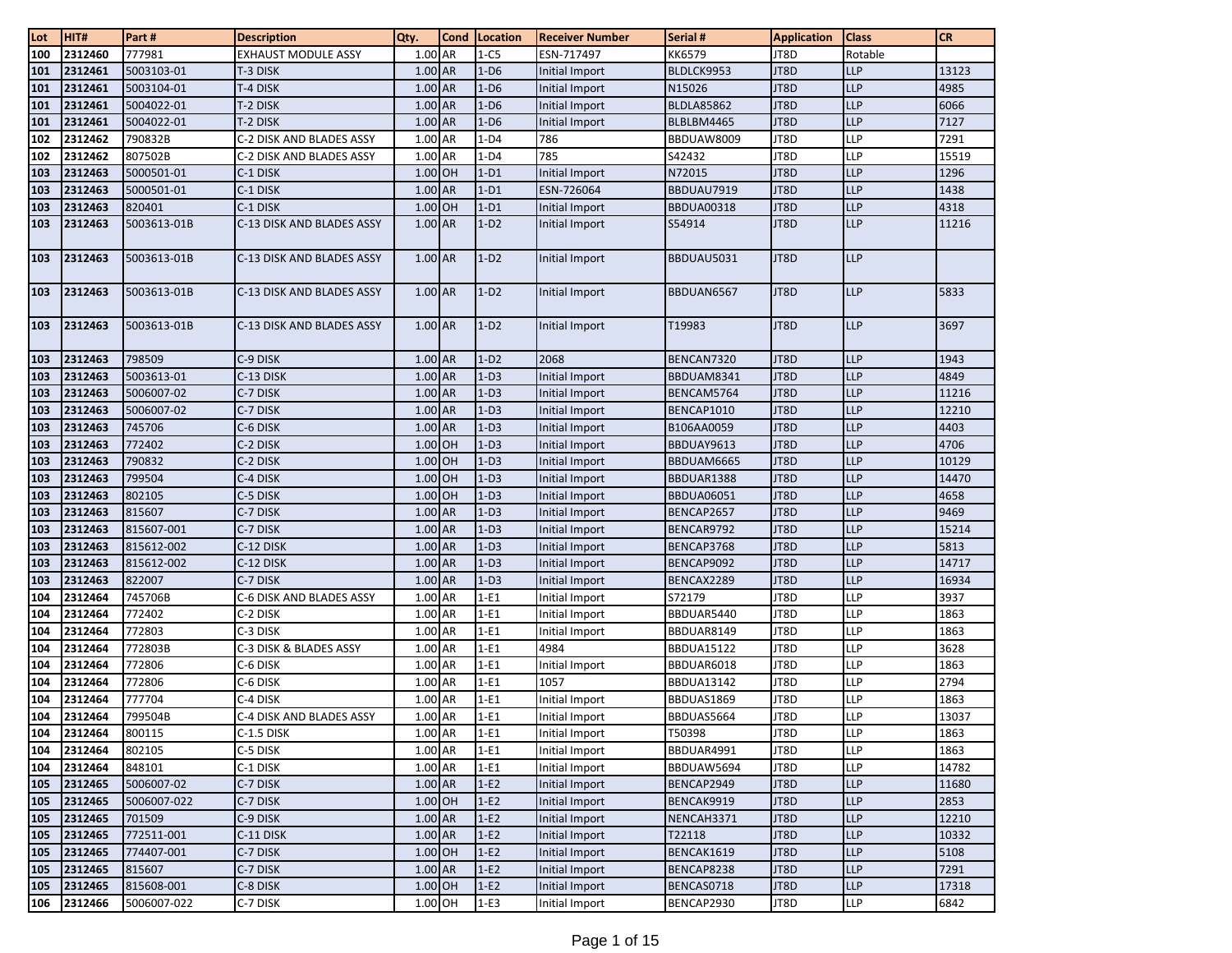| <b>Lot</b> | HIT#        | Part#       | <b>Description</b>        | Qty.      | <b>Cond</b> | Location | <b>Receiver Number</b> | Serial #          | <b>Application</b> | <b>Class</b> | <b>CR</b> |
|------------|-------------|-------------|---------------------------|-----------|-------------|----------|------------------------|-------------------|--------------------|--------------|-----------|
| 106        | 2312466     | 701509-001  | C-9 DISK                  | 1.00 OH   |             | $1-E3$   | Initial Import         | NENCAH0183        | JT8D               | <b>LLP</b>   | 5171      |
| 106        | 2312466     | 701509-001  | C-9 DISK                  | 1.00 OH   |             | $1-E3$   | Initial Import         | N209AA0611        | JT8D               | <b>LLP</b>   | 1790      |
| 106        | 2312466     | 772402      | C-2 DISK                  | 1.00 OH   |             | $1-E3$   | 2986                   | <b>BBDUA12088</b> | JT8D               | <b>LLP</b>   | 5892      |
| 106        | 2312466     | 772803      | C-3 DISK                  | 1.00 AR   |             | $1-E3$   | 6589                   | BBDUAY8071        | JT8D               | <b>LLP</b>   | 20621     |
| 106        | 2312466     | 802105      | C-5 DISK                  | 1.00 OH   |             | $1-E3$   | Initial Import         | R42044            | JT8D               | LLP          | 3664      |
| 106        | 2312466     | 821912      | C-12 DISK                 | 1.00 OH   |             | $1-E3$   | 6037                   | BENCAW9949        | JT8D               | <b>LLP</b>   |           |
| 107        | 2312467     | 772402      | C-2 DISK                  | 1.00 AR   |             | $1-E4$   | 681                    | R43452            | JT8D               | <b>LLP</b>   | 2692      |
| 107        | 2312467     | 772806      | C-6 DISK                  | 1.00 AR   |             | $1-E4$   | 2068                   | S21811            | JT8D               | <b>LLP</b>   | 3695      |
| 107        | 2312467     | 777704B     | C-4 DISK AND BLADES ASSY  | 1.00 AR   |             | $1-E4$   | 3008                   | BBDUAR2152        | JT8D               | <b>LLP</b>   | 1557      |
| 107        | 2312467     | 800115      | $C-1.5$ DISK              | 1.00 AR   |             | $1-E4$   | 677                    | BBDUAY8222        | JT8D               | <b>LLP</b>   | 2637      |
| 107        | 2312467     | 800115      | C-1.5 DISK                | 1.00 AR   |             | $1-E4$   | 679                    | R32329            | JT8D               | <b>LLP</b>   | 2692      |
| 107        | 2312467     | 802105      | C-5 DISK                  | 1.00 AR   |             | $1-E4$   | 2068                   | R75093            | JT8D               | <b>LLP</b>   | 3764      |
| 108        | 2312468     | 587501      | T-1 DISK                  | 1.00 OH   |             | $1-E5$   | Initial Import         | N82262            | JT8D               | <b>LLP</b>   | 7224      |
| 109        | 2312469     | 808190      | <b>INTERMEDIATE CASE</b>  | 1.00 AR   |             | $1-E6$   | ESN-726064             | VT1829            | JT8D               | Expendable   |           |
| 110        | 2312474     | 5000501-01  | C-1 DISK                  | 1.00R     |             | $1-F1$   | 2439                   | T51089            | JT8D               | <b>LLP</b>   | 1681      |
| 110        | 2312474     | 772511-001  | C-11 DISK                 | 1.00 AR   |             | $1-F1$   | 846                    | B211AA1245        | JT8D               | <b>LLP</b>   | 2096      |
| 110        | 2312474     | 772511-001  | C-11 DISK                 | 1.00 AR   |             | $1-F1$   | 1036                   | BENCAM0053        | JT8D               | <b>LLP</b>   | 2143      |
| 110        | 2312474     | 815711-002  | C-11 DISK                 | 1.00 AR   |             | $1-F1$   | 857                    | BENCAT4720        | JT8D               | <b>LLP</b>   | 2285      |
| 110        | 2312474     | 815711-002  | C-11 DISK                 | 1.00 AR   |             | $1-F1$   | 861                    | BENCAS2443        | JT8D               | <b>LLP</b>   | 2972      |
| 110        | 2312474     | 815711-002  | C-11 DISK                 | $1.00$ AR |             | $1-F1$   | 1362                   | BENCAS2344        | JT8D               | <b>LLP</b>   | 1643      |
| 110        | 2312474     | 815712-002  | C-12 DISK                 | 1.00 AR   |             | $1-F1$   | 865                    | BENCAP3011        | JT8D               | <b>LLP</b>   | 2346      |
| 110        | 2312474     | 815712-002  | C-12 DISK                 | 1.00 AR   |             | $1-F1$   | 866                    | BENCAS7445        | JT8D               | <b>LLP</b>   | 2766      |
| 110        | 2312474     | 815712-002  | C-12 DISK                 | 1.00 AR   |             | $1-F1$   | 867                    | BENCAT4176        | JT8D               | <b>LLP</b>   | 2236      |
| 110        | 2312474     | 821501      | C-1 DISK                  | 1.00 AR   |             | $1-F1$   | 868                    | <b>BBDUA06261</b> | JT8D               | <b>LLP</b>   | 8180      |
| 110        | 2312474     | 856701      | T-1 DISK                  | 1.00 AR   |             | $1-F1$   | 871                    | <b>BKLBC91670</b> | JT8D               | <b>LLP</b>   | 4828      |
| 111        | 2312473     | 777622      | T-2 DISK                  | 1.00 AR   |             | $1-F2$   | Initial Import         | T32688            | JT8D               | <b>LLP</b>   | 3422      |
| 111        | 2312473     | 777622      | T-2 DISK                  | 1.00 AR   |             | $1-F2$   | WO-20031               | <b>BLDLA34206</b> | JT8D               | <b>LLP</b>   | 1581      |
| 111        | 2312473     | 778702      | T-2 DISK                  | 1.00 OH   |             | $1-F2$   | 6306                   | <b>BLDLA34959</b> | JT8D               | <b>LLP</b>   |           |
| 111        | 2312473     | 856701      | T-1 DISK                  | 1.00 OH   |             | $1-F2$   | Initial Import         | BKLBCW1726        | JT8D               | LLP          | 11298     |
| 112        | 2312472     | 5005613-01  | C-13 DISK                 | 1.00 OH   |             | $1-F3$   | 2983                   | BENCAL1524        | JT8D               | <b>LLP</b>   | 3456      |
| 112        | 2312472     | 587501      | T-1 DISK                  | 1.00 OH   |             | $1-F3$   | Initial Import         | BKLBCG6296        | JT8D               | <b>LLP</b>   | 14597     |
| 112        | 2312472     | 772803      | C-3 DISK                  | 1.00 OH   |             | $1-F3$   | Initial Import         | BBDUAP4957        | JT8D               | <b>LLP</b>   | 3240      |
| 112        | 2312472     | 798512-001  | C-12 DISK                 | 1.00 OH   |             | $1-F3$   | Initial Import         | T28649            | JT8D               | <b>LLP</b>   | 3697      |
| 112        | 2312472     | 800115      | C-1.5 DISK                | 1.00 OH   |             | $1-F3$   | 3094                   | <b>BBDUA12706</b> | JT8D               | <b>LLP</b>   | 9794      |
| 112        | 2312472     | 802105      | C-5 DISK                  | 1.00 OH   |             | $1-F3$   | 3142                   | B105AA0148        | JT8D               | <b>LLP</b>   | 3641      |
| 112        | 2312472     | 821501      | C-1 DISK                  | 1.00 OH   |             | $1-F3$   | 2975                   | <b>BBDUA06362</b> | JT8D               | <b>LLP</b>   | 2212      |
| 113        | 2312471     | 5000947-01  | <b>HPT SHAFT</b>          | 1.00 AR   |             | $1-F4$   | ESN-725893             | BKLBDA6731        | JT8D               | <b>LLP</b>   |           |
| 113        | 2312471     | 5005613-01B | C-13 DISK AND BLADES ASSY | 1.00 AR   |             | $1-F4$   | ESN-725893             | BENCAR1511        | JT8D               | <b>LLP</b>   |           |
|            | 113 2312471 | 815707      | C-7 DISK                  | 1.00 AR   |             | $1-F4$   | ESN-725893             | BENCAP2912        | JT8D               | <b>LLP</b>   |           |
|            | 113 2312471 | 851088-003  | C-8 DISK                  | 1.00 AR   |             | $1-F4$   | ESN-725893             | BENCAT2695        | JT8D               | <b>LLP</b>   |           |
| 113        | 2312471     | 856601      | T-1 DISK                  | 1.00 AR   |             | $1-F4$   | ESN-725893             | BKLBCY8490        | JT8D               | <b>LLP</b>   |           |
| 114        | 2312470     | 5005613-01B | C-13 DISK AND BLADES ASSY | 1.00 AR   |             | $1-F5$   | ESN-709745             | BENCAP6349        | JT8D               | <b>LLP</b>   |           |
| 114        | 2312470     | 851108-005  | C-8 DISK                  | 1.00 AR   |             | $1-F5$   | ESN-709745             | BENCAU7775        | JT8D               | <b>LLP</b>   |           |
| 114        | 2312470     | 856601M     | <b>HPT MODULE ASSY</b>    | 1.00 AR   |             | $1-F5$   | 3044                   | BKLBCY8273        | JT8D               | <b>LLP</b>   | 2232      |
| 115        | 2312475     | 795603B     | T-3 DISK AND BLADES ASSY  | 1.00 AR   |             | $1-G1$   | Initial Import         | <b>BLDLB20627</b> | JT8D               | <b>LLP</b>   | 16578     |
| 115        | 2312475     | 856601      | T-1 DISK                  | 1.00 AR   |             | $1-G1$   | 1035                   | BKLBCY8414        | JT8D               | <b>LLP</b>   | 2120      |
| 115        | 2312475     | 856701      | T-1 DISK                  | 1.00 AR   |             | $1-G1$   | 578                    | BKLBCH0094        | JT8D               | LLP          | 4476      |
|            | 115 2312475 | 856701      | T-1 DISK                  | 1.00 AR   |             | $1-G1$   | 583                    | BKLBCK5588        | JT8D               | LLP          | 5090      |
|            | 115 2312475 | 856701      | T-1 DISK                  | 1.00 AR   |             | $1-G1$   | 588                    | BKLBC91669        | JT8D               | LLP          | 7640      |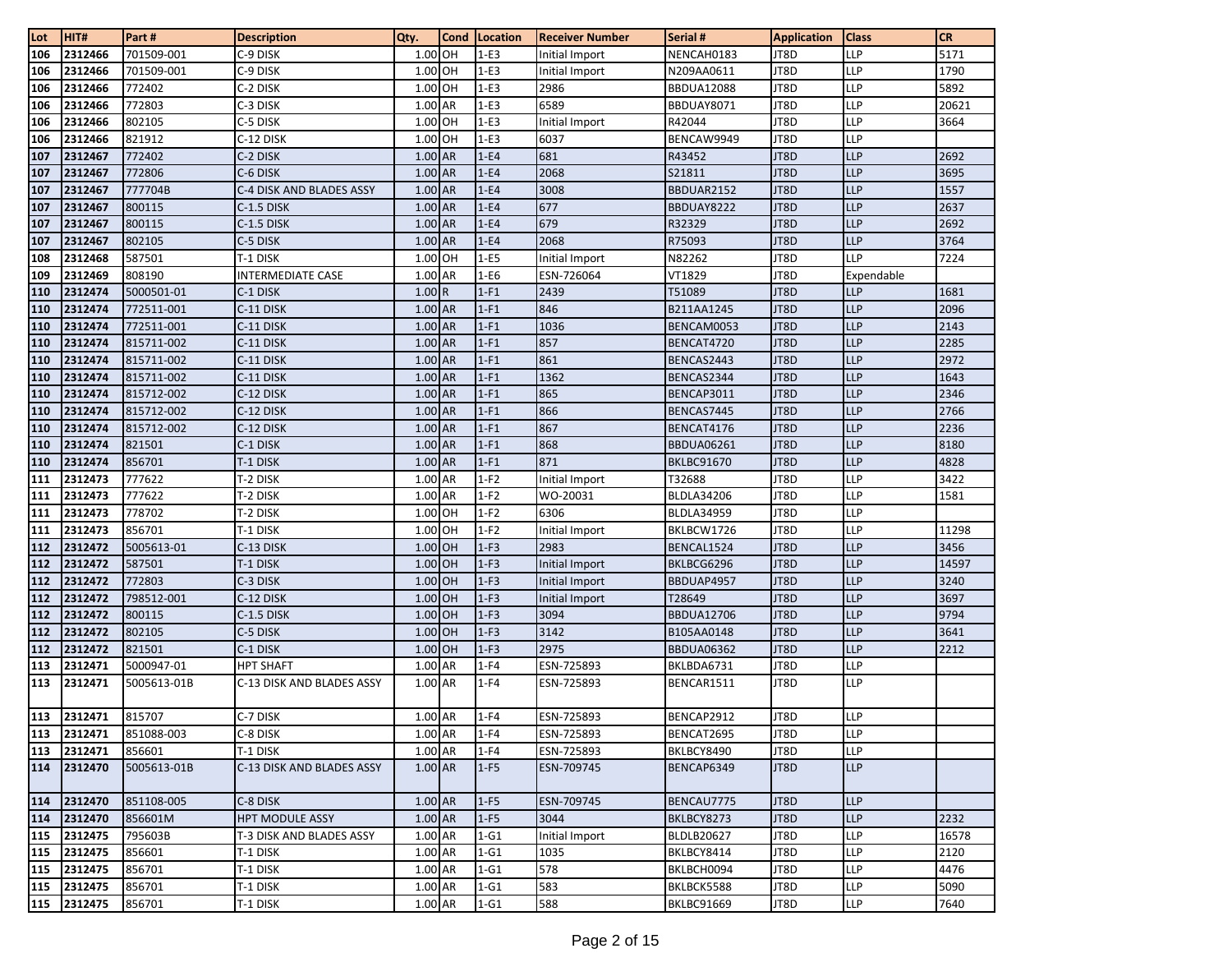| Lot | HIT#    | Part #        | <b>Description</b>                      | Qty.      | <b>Cond</b> | Location | <b>Receiver Number</b> | Serial #          | <b>Application</b> | <b>Class</b>  | <b>CR</b> |
|-----|---------|---------------|-----------------------------------------|-----------|-------------|----------|------------------------|-------------------|--------------------|---------------|-----------|
| 116 | 2312476 | 5004301-01    | T-1 DISK                                | 1.00 OH   |             | $1-G2$   | Initial Import         | BKLBCC7877        | JT8D               | <b>LLP</b>    | 11383     |
| 116 | 2312476 | 587501        | T-1 DISK                                | 1.00 OH   |             | $1-G2$   | Initial Import         | BKLBCN0513        | JT8D               | LLP           | 15998     |
| 116 | 2312476 | 713105B       | C-5 DISK AND BLADES ASSY                | $1.00$ AR |             | $1-G2$   | Initial Import         | T05426            | JT8D               | <b>LLP</b>    | 5693      |
| 116 | 2312476 | 745705        | C-5 DISK                                | 1.00 AR   |             | $1-G2$   | 4982                   | BBDUAH5450        | JT8D               | <b>LLP</b>    | 10254     |
| 116 | 2312476 | 745705B       | C-5 DISK AND BLADES ASSY                | $1.00$ AR |             | $1-G2$   | Initial Import         | BBDUAR2132        | JT8D               | <b>LLP</b>    | 5424      |
| 116 | 2312476 | 745705B       | C-5 DISK AND BLADES ASSY                | 1.00 AR   |             | $1-G2$   | 1755                   | BBDUAM9118        | JT8D               | <b>LLP</b>    | 4849      |
| 117 | 2312477 | 5005613-01B   | C-13 DISK AND BLADES ASSY               | 1.00 AR   |             | $1-G3$   | 4470                   | R43967            | JT8D               | <b>LLP</b>    | 2584      |
| 117 | 2312477 | 772511-001    | C-11 DISK                               | 1.00 AR   |             | $1-G3$   | ESN-717497             | T22940            | JT8D               | LLP           | 1654      |
| 117 | 2312477 | 815809-002    | C-9 DISK                                | 1.00 AR   |             | $1-G3$   | 4475                   | BENCAP6711        | JT8D               | <b>LLP</b>    | 1260      |
| 117 | 2312477 | 822012        | C-12 DISK                               | $1.00$ AR |             | $1-G3$   | 4480                   | BENCAU9123        | JT8D               | LLP           | 11548     |
| 117 | 2312477 | 851088-003    | C-8 DISK                                | 1.00 AR   |             | $1-G3$   | 1759                   | BENCAR5072        | JT8D               | LLP           | 5718      |
| 117 | 2312477 | 851088-003    | C-8 DISK                                | 1.00 AR   |             | $1-G3$   | 2832                   | BENCAR2479        | JT8D               | LLP           | 3189      |
| 117 | 2312477 | 851088-003    | C-8 DISK                                | 1.00 AR   |             | $1-G3$   | 4484                   | BENCAR5040        | JT8D               | <b>LLP</b>    | 2855      |
| 118 | 2312478 | 5000947-01    | <b>HPT SHAFT</b>                        | 1.00 AR   |             | $1-G4$   | ESN-717440             | <b>BKLBC45243</b> | JT8D               | <b>LLP</b>    |           |
| 118 | 2312478 | 5003102-01    | T-2 DISK                                | 1.00 AR   |             | $1-G4$   | Initial Import         | <b>BLDL482252</b> | JT8D               | <b>LLP</b>    | 5535      |
| 118 | 2312478 | 5003103-01    | T-3 DISK                                | 1.00 AR   |             | $1-G4$   | Initial Import         | <b>BLDLB75506</b> | JT8D               | <b>LLP</b>    | 7291      |
| 118 | 2312478 | 5003104-01    | T-4 DISK                                | 1.00 AR   |             | $1-G4$   | Initial Import         | BLDLBH7471        | JT8D               | <b>LLP</b>    | 3592      |
| 118 | 2312478 | 5003613-01    | C-13 DISK                               | 1.00 AR   |             | $1-G4$   | Initial Import         | BBDUAY1879        | JT8D               | <b>LLP</b>    | 9469      |
| 118 | 2312478 | 800804        | T-4 DISK                                | 1.00 AR   |             | $1-G4$   | 3010                   | BLDLCW0135        | JT8D               | <b>LLP</b>    | 2124      |
| 118 | 2312478 | 802105B       | C-5 DISK AND BLADES ASSY                | 1.00 AR   |             | $1-G4$   | 3009                   | BBDUAY1638        | JT8D               | <b>LLP</b>    | 1648      |
| 119 | 2312479 | 5003613-01    | C-13 DISK                               | 1.00 AR   |             | $1-G5$   | Initial Import         | R84868            | JT8D               | <b>LLP</b>    | 3798      |
| 119 | 2312479 | 5003613-01    | C-13 DISK                               | 1.00 OH   |             | $1-G5$   | Initial Import         | R36183            | JT8D               | <b>LLP</b>    | 6327      |
| 119 | 2312479 | 717313        | C-13 DISK                               | 1.00 OH   |             | $1-G5$   | Initial Import         | K67747            | JT8D               | LLP           | 4496      |
| 119 | 2312479 | 795603        | T-3 DISK                                | $1.00$ AR |             | $1-G5$   | Initial Import         | B403AA0697        | JT8D               | LLP           | 3531      |
| 119 | 2312479 | 795603        | T-3 DISK                                | 1.00 OH   |             | $1-G5$   | 6740                   | BLDLAJ4391        | JT8D               | LLP           |           |
| 120 | 2312484 | 5000947-01    | <b>HPT SHAFT</b>                        | 1.00 AR   |             | $1-H1$   | WO-20031               | BKLBDA6919        | JT8D               | <b>LLP</b>    |           |
| 120 | 2312484 | 856701        | T-1 DISK (No Documentation              | $1.00$ AR |             | $1-H1$   | 585                    | BKLBDA6626        | JT8D               | <b>LLP</b>    | 6358      |
|     |         |               | Included)                               |           |             |          |                        |                   |                    |               |           |
| 120 | 2312484 | 856701        | T-1 DISK (No Documentation              | 1.00 AR   |             | $1-H1$   | 873                    | <b>BKLBC72908</b> | JT8D               | <b>LLP</b>    | 14525     |
|     |         |               | Included)                               | 1.00 AR   |             | $1-H1$   | 874                    |                   |                    | <b>LLP</b>    | 5468      |
| 120 | 2312484 | 856701        | T-1 DISK (No Documentation<br>Included) |           |             |          |                        | <b>BKLBC82447</b> | JT8D               |               |           |
| 120 | 2312484 | 856701        | T-1 DISK (No Documentation              | $1.00$ AR |             | $1-H1$   | 875                    | <b>BKLBC82452</b> | JT8D               | <b>LLP</b>    | 7794      |
|     |         |               | Included)                               |           |             |          |                        |                   |                    |               |           |
| 120 | 2312484 | 856701        | T-1 DISK                                | 1.00 AR   |             | $1-H1$   | 5555                   | <b>BKLBC82445</b> | JT8D               | <b>LLP</b>    | 5098      |
| 121 | 2312483 | 301-331-121-0 | LPT 1 STG DISK                          | 1.00 AR   |             | $1-H2$   | 6482                   | JN00461           | CFM56              | <b>LLP</b>    | 5808      |
| 121 | 2312483 | 305-056-106-0 | LPT CONICAL SUPPORT                     | 1.00 AR   |             | $1-H2$   | 6482                   | JN81190           | CFM56              | LLP           |           |
| 121 | 2312483 | 554330        | NO 5 BRG INN RACE RTNG                  | 1.00 AR   |             | $1-H2$   | ESN-717457             | N/A               | JT8D               | Expendable    |           |
|     |         |               | <b>NUT</b>                              |           |             |          |                        |                   |                    |               |           |
| 122 | 2312482 | 9380M29P04    | HPC-STG 10 DISK                         | 1.00 OH   |             | $1-H3$   | 3363                   | GATCTJ5D          | CF <sub>6</sub>    | <b>LLP</b>    | 3929      |
| 123 | 2312481 | 72-37-00      | DIFFUSER MODULE                         | 1.00 AR   |             | $1-H5$   | ESN-726870 / WO-1983   |                   | JT8D               | Engine/Module |           |
| 124 | 2312480 | 301-330-067-0 | LPT SHAFT                               | 1.00 AR   |             | $1-H6$   | Initial Import         | LA022391          | CFM56              | <b>LLP</b>    | 1483      |
| 124 | 2312480 | 305-484-001-0 | SEAL, ROTATING AIR AND OIL              | 1.00 AR   |             | $1-H6$   | Initial Import         | LR021263          | CFM56              | Expendable    |           |
|     |         |               | <b>REAR</b>                             |           |             |          |                        |                   |                    |               |           |
| 125 | 2312485 | 335-014-511-0 | <b>FAN DISK</b>                         | 1.00 AR   |             | $1-11$   | Initial Import         | DD435980          | CFM56              | <b>LLP</b>    | 6074      |
| 125 | 2312485 | 821501B       | C-1 DISK AND BLADES ASSY                | 1.00 AR   |             | $1-11$   | ESN-725893             | <b>BBDUA06623</b> | JT8D               | <b>LLP</b>    |           |
| 125 | 2312485 | 335-014-555-0 | <b>FAN DISK</b>                         | 1.00 AR   |             | $1 - 12$ | 6473                   | R022645           | CFM56              | LLP           |           |
| 126 | 2312486 | 777603B       | T-3 DISK AND BLADES ASSY                | 1.00 AR   |             | $1-I3$   | ESN-709745             | <b>BLDLC60235</b> | JT8D               | <b>LLP</b>    |           |
| 126 | 2312486 | 777622B       | T-2 DISK & BLADES ASSY                  | 1.00 AR   |             | $1-I3$   | ESN-709745             | <b>BLDLC78160</b> | JT8D               | <b>LLP</b>    |           |
| 126 | 2312486 | 777704B       | C-4 DISK AND BLADES ASSY                | 1.00 AR   |             | $1-I3$   | ESN-709745             | <b>BBDUA15319</b> | JT8D               | LLP           |           |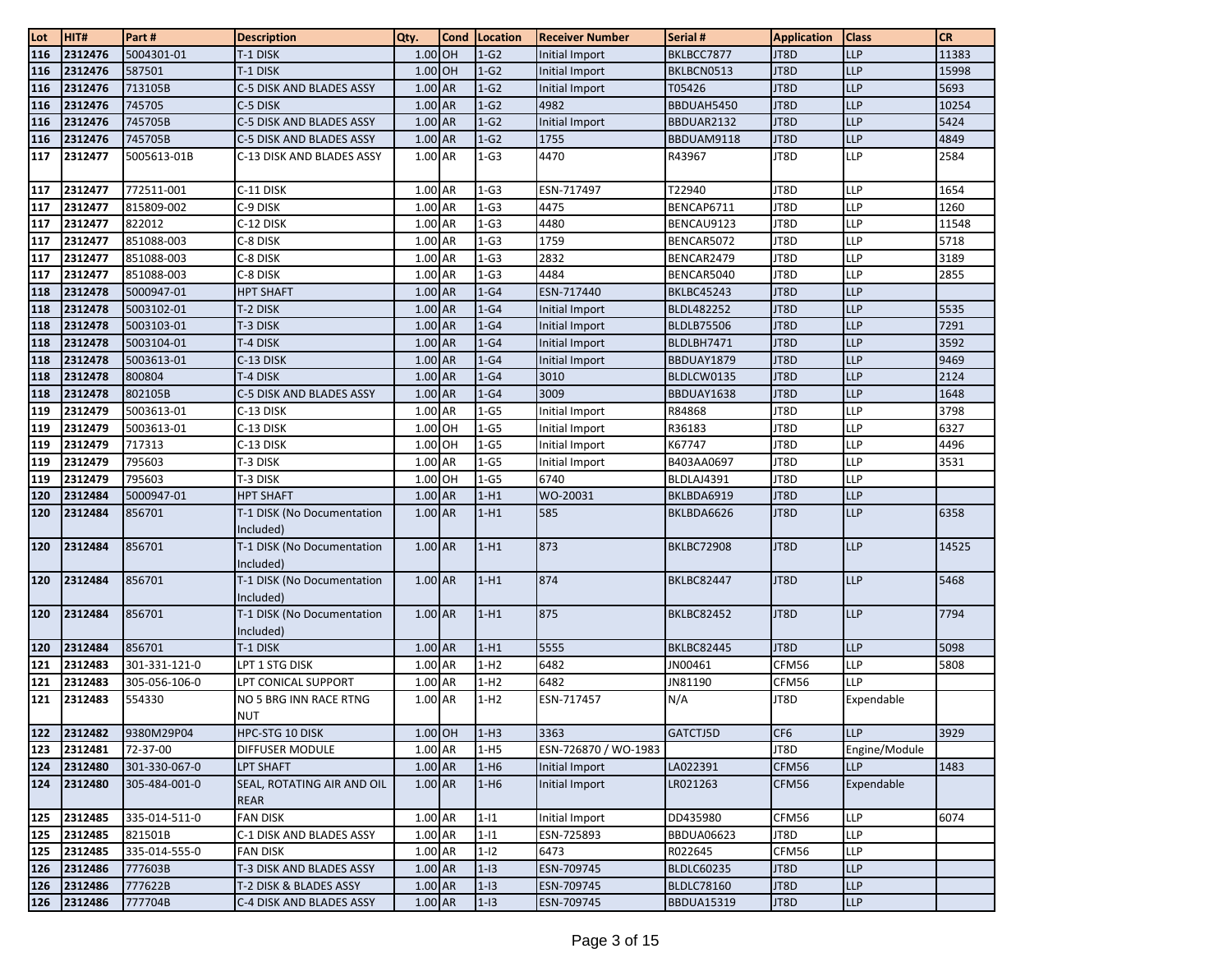| Lot | HIT#        | Part#         | <b>Description</b>                       | Qty.      | <b>Cond</b> | Location | <b>Receiver Number</b> | Serial #          | <b>Application</b> | <b>Class</b> | <b>CR</b> |
|-----|-------------|---------------|------------------------------------------|-----------|-------------|----------|------------------------|-------------------|--------------------|--------------|-----------|
| 126 | 2312486     | 800804B       | T-4 DISK AND BLADES ASSY                 | $1.00$ AR |             | $1-I3$   | ESN-709745             | <b>BLDLC85721</b> | JT8D               | <b>LLP</b>   |           |
| 127 | 2312487     | 777704B       | C-4 DISK AND BLADES ASSY                 | 1.00 AR   |             | $1 - 14$ | ESN-726899             | <b>BBDUA06131</b> | JT8D               | <b>LLP</b>   |           |
| 127 | 2312487     | 821501B       | C-1 DISK AND BLADES ASSY                 | 1.00 AR   |             | $1 - 14$ | ESN-709745             | <b>BBDUA26290</b> | JT8D               | LLP          |           |
| 128 | 2312488     | 772402        | C-2 DISK                                 | $1.00$ AR |             | $1-15$   | ESN-726870 / WO-1983   | T73283            | JT8D               | LLP          | 3106      |
| 128 | 2312488     | 772803        | C-3 DISK                                 | 1.00 AR   |             | $1-15$   | ESN-726870 / WO-1983   | B103AA0150        | JT8D               | <b>LLP</b>   | 3106      |
| 128 | 2312488     | 772806        | C-6 DISK                                 | 1.00 AR   |             | $1-15$   | ESN-726870 / WO-1983   | T80590            | JT8D               | LLP          | 3106      |
| 128 | 2312488     | 800115        | C-1.5 DISK                               | 1.00 AR   |             | $1-15$   | ESN-726870 / WO-1983   | T49756            | JT8D               | LLP          | 3106      |
| 128 | 2312488     | 802105        | C-5 DISK                                 | 1.00 AR   |             | $1-15$   | ESN-726870 / WO-1983   | B105AA0075        | JT8D               | <b>LLP</b>   | 3106      |
| 129 | 2312489     | 1523M35P01    | <b>HPC CDP AIR SEAL</b>                  | 1.00 AR   |             | $2 - A1$ | 3346                   | GWNKG308          | CFM56              | <b>LLP</b>   | 1514      |
| 129 | 2312489     | 337-001-404-0 | LPT-STG 1 DISK                           | 1.00 AR   |             | $2 - A1$ | 3352                   | BA662658          | CFM56              | LLP          | 9462      |
| 129 | 2312489     | 337-001-503-0 | LPT-STG 2 DISK                           | 1.00 AR   |             | $2 - A1$ | 3354                   | BA637215          | CFM56              | <b>LLP</b>   | 9462      |
| 129 | 2312489     | 337-001-605-0 | LPT-STG 3 DISK                           | 1.00 AR   |             | $2 - A1$ | 3355                   | BA670605          | CFM56              | LLP          | 9462      |
| 129 | 2312489     | 337-001-705-0 | LPT-STG 4 DISK                           | 1.00 AR   |             | $2 - A1$ | 3356                   | BS733701          | CFM56              | <b>LLP</b>   | 9462      |
| 129 | 2312489     | 337-001-802-0 | LPT-STG 5 DISK                           | 1.00 AR   |             | $2-A1$   | 3357                   | BA682405          | CFM56              | LLP          | 9462      |
| 129 | 2312489     | 337-014-404-0 | <b>FAN SHAFT</b>                         | $1.00$ AR |             | $2 - A1$ | 3342                   | DA663988          | CFM56              | LLP          | 10526     |
| 129 | 2312489     | 1498M45P05    | HPT REAR SHAFT                           | 1.00 AR   |             | $2 - B1$ | 3350                   | GWNKK736          | CFM56              | <b>LLP</b>   | 3331      |
| 129 | 2312489     | 337-002-911-0 | LPT SHAFT                                | 1.00 AR   |             | $2 - B1$ | 3358                   | BC076510          | CFM56              | LLP          | 13116     |
| 129 | 2312489     | 1386M56P03    | <b>HPC FRONT SHAFT</b>                   | 1.00 AR   |             | $2-C1$   | 3344                   | GWN058R3          | CFM56              | LLP          | 2963      |
| 129 | 2312489     | 1795M36P02    | <b>HPT FRONT AIR SEAL</b>                | 1.00 AR   |             | $2-C1$   | 3348                   | GWN05CP1          | CFM56              | <b>LLP</b>   | 1866      |
| 129 | 2312489     | 337-005-206-0 | FAN BOOSTER SPOOL                        | 1.00 AR   |             | $2-C1$   | 3341                   | BA809363          | CFM56              | <b>LLP</b>   | 9893      |
| 129 | 2312489     | 337-005-407-0 | FAN-STG 1 DISK                           | 1.00 AR   |             | $2-C1$   | 3340                   | BA943742          | CFM56              | LLP          | 10744     |
| 129 | 2312489     | 337-002-410-0 | LPT CONICAL SUPPORT                      | 1.00 AR   |             | $2-D1$   | 3365                   | BA643647          | CFM56              | Expendable   |           |
| 130 | 2312490     | 318178        | NO 4 BRG OUT. RACE RTNG<br><b>NUT</b>    | 1.00 AR   |             | $2-A2$   | Initial Import         | 9125              | JT8D               | Expendable   |           |
| 130 | 2312490     | 320115        | <b>ANTI-ICE VALVE</b>                    | 1.00 AR   |             | $2-A2$   | 6363                   | 26038             | JT8D               | Rotable      |           |
| 130 | 2312490     | 446477        | <b>TUBE TRANSFER</b>                     | 2.00 AR   |             | $2-A2$   | Initial Import         | N/A               | JT8D               | Expendable   |           |
| 130 | 2312490     | 453779        | NO 4 BRG INN. RACE RTNG<br><b>NUT</b>    | 1.00 AR   |             | $2 - A2$ | Initial Import         | N/A               | JT8D               | Expendable   |           |
| 130 | 2312490     | 466420        | NO 4-5 BRG PUMP DR SPUR<br><b>GEAR</b>   | 1.00 AR   |             | $2-A2$   | Initial Import         | N/A               | JT8D               | Expendable   |           |
| 130 | 2312490     | 5005766-01    | AIRSEAL, C-7                             | 1.00 AR   |             | $2-A2$   | Initial Import         | M20845            | JT8D               | Expendable   |           |
| 130 | 2312490     | 538949        | NO 4 1/2 BRG SEAL LINER<br><b>SPACER</b> | 1.00 AR   |             | $2-A2$   | Initial Import         | N/A               | JT8D               | Expendable   |           |
| 130 | 2312490     | 545716        | MANIFOLD-ASSY OF, BLEED FR               | $1.00$ AR |             | $2 - A2$ | Initial Import         | 1131              | JT8D               | Rotable      |           |
| 130 | 2312490     | 545716        | MANIFOLD-ASSY OF, BLEED FR               | 1.00 AR   |             | $2-A2$   | Initial Import         | 3615              | JT8D               | Rotable      |           |
| 130 | 2312490     | 545716        | MANIFOLD-ASSY OF, BLEED FR               | 1.00 AR   |             | $2-A2$   | Initial Import         | 6340              | JT8D               | Rotable      |           |
|     | 130 2312490 | 545716        | MANIFOLD-ASSY OF, BLEED FR               | 1.00 AR   |             | $2-A2$   | Initial Import         | 2153              | JT8D               | Rotable      |           |
| 130 | 2312490     | 547640        | <b>LOCK-TURB SHAFT CPLG</b>              | 1.00 AR   |             | $2 - A2$ | Initial Import         | 640               | JT8D               | Expendable   |           |
| 130 | 2312490     | 554330        | NO 5 BRG INN RACE RTNG<br><b>NUT</b>     | 1.00 AR   |             | $2 - A2$ | Initial Import         | N/A               | JT8D               | Expendable   |           |
| 130 | 2312490     | 625077        | SEAL-NO 4 BRG                            | 1.00 AR   |             | $2-A2$   | 3691                   | RA3266            | JT8D               | Expendable   |           |
| 130 | 2312490     | 629162        | FUEL MANF PACKNG HOLDER                  | 69.00 AR  |             | $2 - A2$ | Initial Import         | N/A               | JT8D               | Expendable   |           |
| 130 | 2312490     | 636985        | TUBE-ASSY OF, BRTHR, NO 4<br><b>BRG</b>  | 1.00R     |             | $2 - A2$ | WO-20031               | <b>NSN</b>        | JT8D               | Expendable   |           |
| 130 | 2312490     | 725537        | NO 5 BRG HOUSING                         | $1.00$ AR |             | $2 - A2$ | Initial Import         | VP4591            | JT8D               | Expendable   |           |
| 130 | 2312490     | 725537        | <b>NO 5 BRG HOUSING</b>                  | $1.00$ AR |             | $2 - A2$ | Initial Import         | <b>NSN</b>        | JT8D               | Expendable   |           |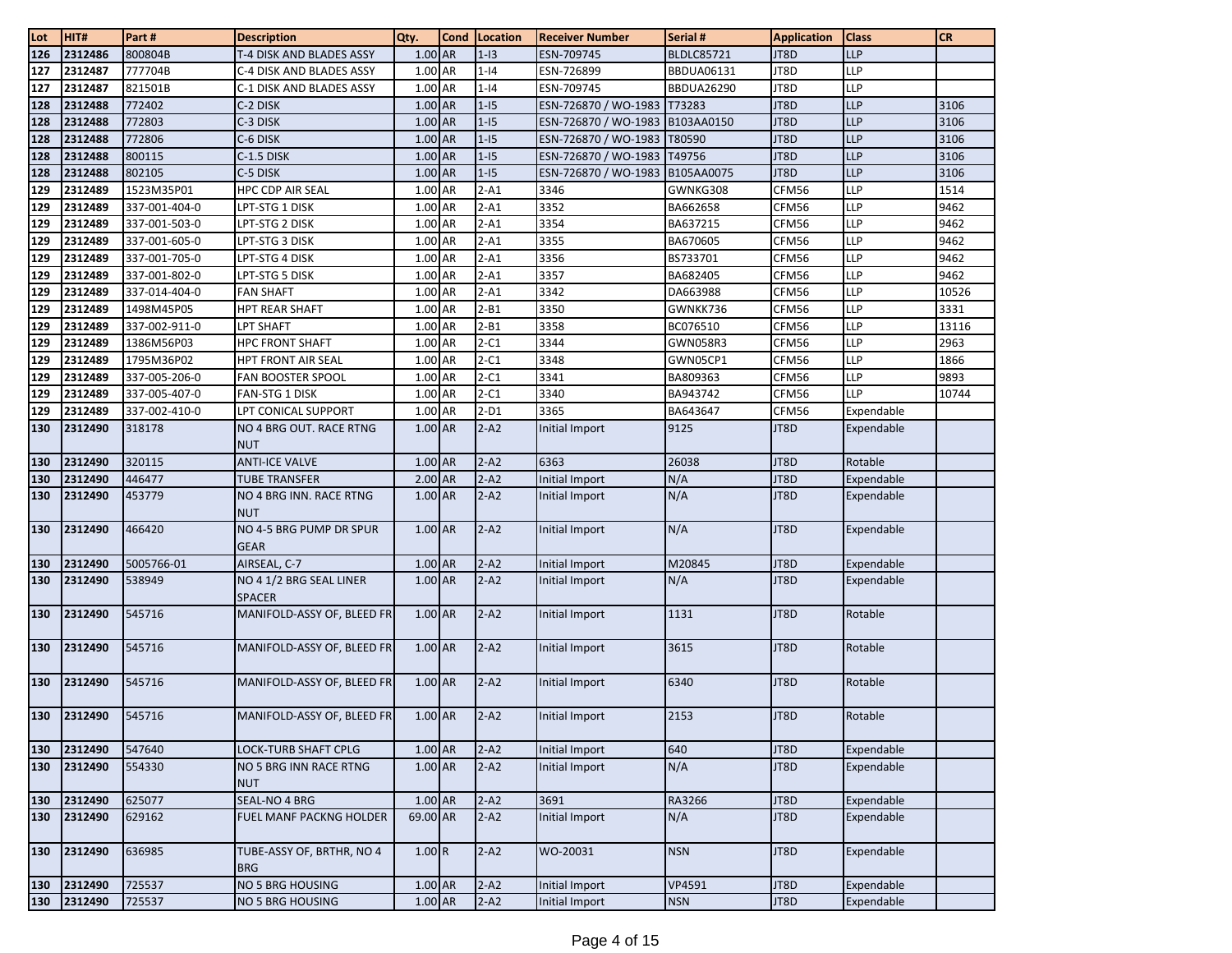| Lot | HIT#        | Part#      | <b>Description</b>                             | Qty.      | Cond Location | <b>Receiver Number</b> | Serial #      | <b>Application</b> | <b>Class</b> | <b>CR</b> |
|-----|-------------|------------|------------------------------------------------|-----------|---------------|------------------------|---------------|--------------------|--------------|-----------|
| 130 | 2312490     | 736804     | CONNECTING LINK-ASSY OF,                       | 1.00 AR   | $2 - A2$      | Initial Import         | N/A           | JT8D               | Expendable   |           |
|     |             |            | RIGID, FUEL CONTROL                            |           |               |                        |               |                    |              |           |
| 130 | 2312490     | 759733     | NO 4 1/2 BRG OIL NOZZLE<br>ASSY                | 1.00 AR   | $2-A2$        | Initial Import         | N/A           | JT8D               | Expendable   |           |
| 130 | 2312490     | 759733     | NO 4 1/2 BRG OIL NOZZLE<br>ASSY                | 1.00 AR   | $2-A2$        | Initial Import         | N/A           | JT8D               | Expendable   |           |
| 130 | 2312490     | 759733     | NO 4 1/2 BRG OIL NOZZLE<br><b>ASSY</b>         | 1.00 AR   | $2-A2$        | Initial Import         | N/A           | JT8D               | Expendable   |           |
| 130 | 2312490     | 759733     | NO 4 1/2 BRG OIL NOZZLE<br>ASSY                | 1.00 AR   | $2-A2$        | Initial Import         | N/A           | JT8D               | Expendable   |           |
| 130 | 2312490     | 759733     | NO 4 1/2 BRG OIL NOZZLE<br>ASSY                | 1.00 AR   | $2-A2$        | Initial Import         | N/A           | JT8D               | Expendable   |           |
| 130 | 2312490     | 766403     | TUBE ASSY OF No. 2 BRG<br><b>DRAIN</b>         | 1.00 AR   | $2-A2$        | Initial Import         | <b>NSN</b>    | JT8D               | Expendable   |           |
| 130 | 2312490     | 767445     | NO 4 BRG PRESSURE TUBE                         | 1.00R     | $2 - A2$      | WO-20031               | <b>NSN</b>    | JT8D               | Expendable   |           |
| 130 | 2312490     | 772048     | <b>COMPRESSOR STATOR</b><br><b>SUPPORT</b>     | 1.00 AR   | $2 - A2$      | ESN-726818             | B47480        | JT8D               | Expendable   |           |
| 130 | 2312490     | 772622     | REAR AIRBLEED MANIFOLD                         | 1.00 AR   | $2 - A2$      | 3692                   |               | JT8D               | Rotable      |           |
| 130 | 2312490     | 772626     | TUBE TRANSFER, SHORT                           | 1.00 AR   | $2 - A2$      | <b>Initial Import</b>  | N/A           | JT8D               | Expendable   |           |
| 130 | 2312490     | 772626     | TUBE TRANSFER, SHORT                           | 1.00 AR   | $2 - A2$      | Initial Import         | N/A           | JT8D               | Expendable   |           |
| 130 | 2312490     | 772626     | TUBE TRANSFER, SHORT                           | 2.00 AR   | $2 - A2$      | 4872                   |               | JT8D               | Expendable   |           |
| 130 | 2312490     | 773170     | 10 TO 11 SPACER                                | 1.00 AR   | $2 - A2$      | Initial Import         | CS6555        | JT8D               | Expendable   |           |
| 130 | 2312490     | 773170     | 10 TO 11 SPACER                                | 1.00 AR   | $2 - A2$      | Initial Import         | LM8973        | JT8D               | Expendable   |           |
| 130 | 2312490     | 773170     | 10 TO 11 SPACER                                | 1.00 AR   | $2 - A2$      | Initial Import         | RP1602        | JT8D               | Expendable   |           |
| 130 | 2312490     | 773172     | 11 TO 12 SPACER                                | 1.00 AR   | $2 - A2$      | Initial Import         | LV2740        | JT8D               | Expendable   |           |
| 130 | 2312490     | 773172-002 | 11 TO 12 SPACER                                | 1.00 AR   | $2 - A2$      | Initial Import         | <b>NP3878</b> | JT8D               | Expendable   |           |
| 130 | 2312490     | 776443     | CABLE AND BOX-ASSY OF,<br><b>THERMOCOUPLE</b>  | 1.00 AR   | $2-A2$        | Initial Import         | 252656        | JT8D               | Expendable   |           |
| 130 | 2312490     | 776443     | CABLE AND BOX-ASSY OF,<br>THERMOCOUPLE         | 1.00 AR   | $2-A2$        | Initial Import         | 9963Q         | JT8D               | Expendable   |           |
| 130 | 2312490     | 776443     | CABLE AND BOX-ASSY OF,<br>THERMOCOUPLE         | 1.00 AR   | $2-A2$        | Initial Import         | V55185        | JT8D               | Expendable   |           |
| 130 | 2312490     | 776520     | 12 TO 13 SPACER                                | 1.00 AR   | $2 - A2$      | Initial Import         | <b>NX5522</b> | JT8D               | Expendable   |           |
| 130 | 2312490     | 776623     | NO 4 1/2 - 6 BRG INT PRESS<br><b>TUBE ASSY</b> | 1.00 AR   | $2-A2$        | Initial Import         | <b>NSN</b>    | JT8D               | Expendable   |           |
| 130 | 2312490     | 776623     | NO 4 1/2 - 6 BRG INT PRESS<br><b>TUBE ASSY</b> | 1.00 AR   | $2 - A2$      | 4467                   | <b>NSN</b>    | JT8D               | Expendable   |           |
| 130 | 2312490     | 776623     | NO 4 1/2 - 6 BRG INT PRESS<br><b>TUBE ASSY</b> | 1.00R     | $2-A2$        | 4873                   | <b>NSN</b>    | JT8D               | Expendable   |           |
| 130 | 2312490     | 777739-001 | T-4 INNER AIRSEAL RING ASSY                    | $1.00$ AR | $2-A2$        | Initial Import         | 69/1          | JT8D               | Expendable   |           |
|     | 130 2312490 | 777762     | T-3 OAS SPACERS                                | 3.00 AR   | $2 - A2$      | Initial Import         | N/A           | JT8D               | Expendable   |           |
| 130 | 2312490     | 777762     | T-3 OAS SPACERS                                | 3.00 AR   | $2 - A2$      | Initial Import         | N/A           | JT8D               | Expendable   |           |
| 130 | 2312490     | 777762     | T-3 OAS SPACERS                                | 2.00 AR   | $2 - A2$      | Initial Import         | N/A           | JT8D               | Expendable   |           |
| 130 | 2312490     | 777762     | T-3 OAS SPACERS                                | 3.00 AR   | $2 - A2$      | 1676                   |               | JT8D               | Expendable   |           |
| 130 | 2312490     | 777762     | T-3 OAS SPACERS                                | 3.00 AR   | $2 - A2$      | 1677                   |               | JT8D               | Expendable   |           |
| 130 | 2312490     | 777762     | T-3 OAS SPACERS                                | 3.00 AR   | $2-A2$        | 3689                   |               | JT8D               | Expendable   |           |
| 130 | 2312490     | 777941     | FRONT AIRBLEED MANIFOLD                        | $1.00$ AR | $2-A2$        | Initial Import         | 1017          | JT8D               | Rotable      |           |
| 130 | 2312490     | 777941     | FRONT AIRBLEED MANIFOLD                        | 1.00 AR   | $2-A2$        | Initial Import         | A2484         | JT8D               | Rotable      |           |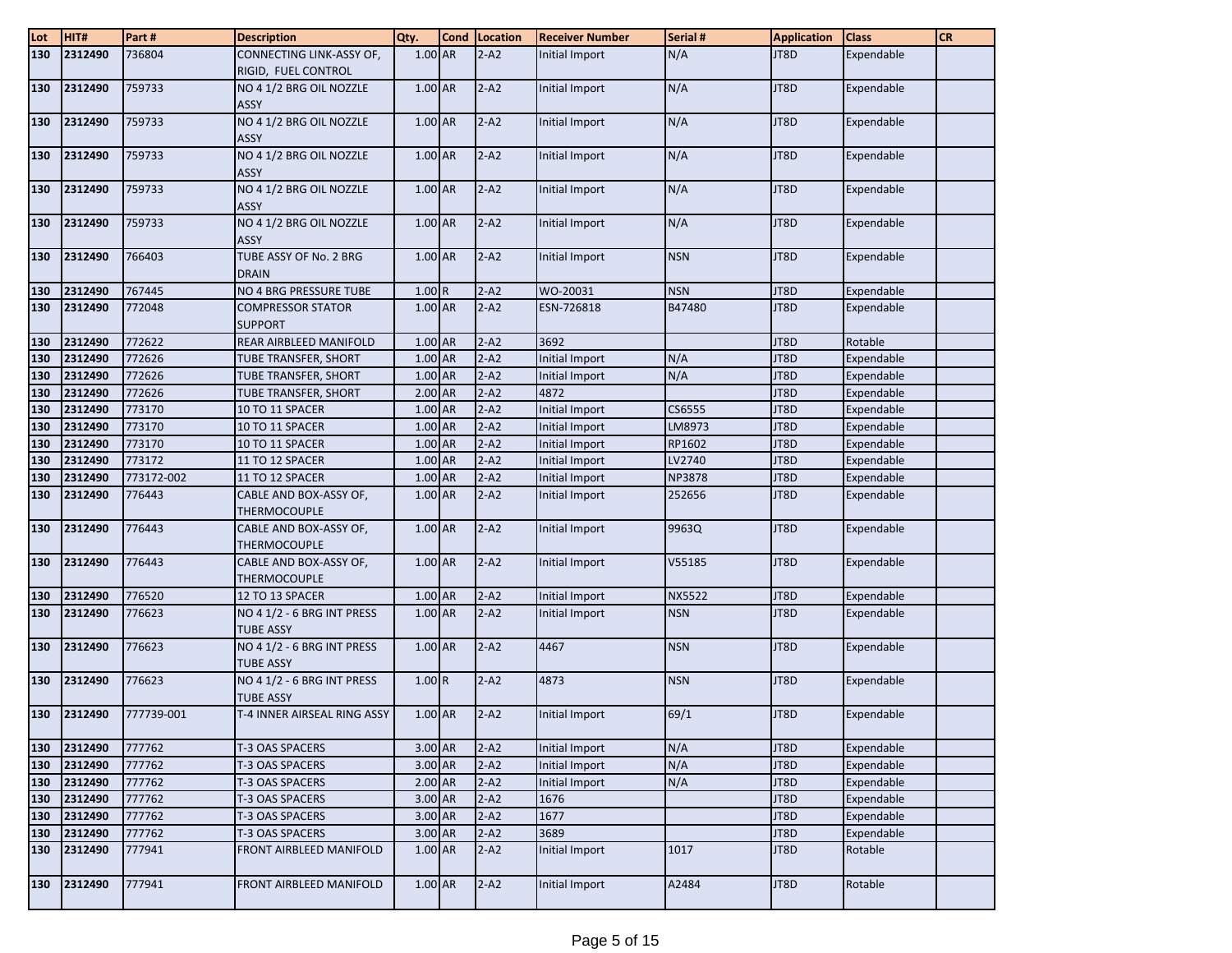| Lot | HIT#        | Part#      | <b>Description</b>                              | Qty.      | <b>Cond</b> | Location | <b>Receiver Number</b> | Serial #      | <b>Application</b> | <b>Class</b> | <b>CR</b> |
|-----|-------------|------------|-------------------------------------------------|-----------|-------------|----------|------------------------|---------------|--------------------|--------------|-----------|
| 130 | 2312490     | 777941     | <b>FRONT AIRBLEED MANIFOLD</b>                  | 1.00 AR   |             | $2 - A2$ | Initial Import         | <b>NSN</b>    | JT8D               | Rotable      |           |
| 130 | 2312490     | 777941     | FRONT AIRBLEED MANIFOLD                         | 1.00R     |             | $2 - A2$ | 4869                   | <b>NSN</b>    | JT8D               | Rotable      |           |
| 130 | 2312490     | 780797-002 | SPACER, 10-11                                   | $1.00$ AR |             | $2 - A2$ | Initial Import         | NH4732        | JT8D               | Expendable   |           |
| 130 | 2312490     | 789642     | 8th STG BLEED VALVE                             | $1.00$ AR |             | $2 - A2$ | Initial Import         | AV718035      | JT8D               | Rotable      |           |
| 130 | 2312490     | 789642     | 8th STG BLEED VALVE                             | 1.00 AR   |             | $2 - A2$ | Initial Import         | 61522776      | JT8D               | Rotable      |           |
| 130 | 2312490     | 789642     | 8th STG BLEED VALVE                             | 1.00 AR   |             | $2 - A2$ | *7971                  | 3494          | JT8D               | Rotable      |           |
| 130 | 2312490     | 789643     | 13th STG BLEED VALVE                            | 1.00 AR   |             | $2 - A2$ | Initial Import         | 6151974       | JT8D               | Rotable      |           |
| 130 | 2312490     | 790312     | <b>PRBC VALVE</b>                               | $0.00$ AR |             | $2 - A2$ | Initial Import         | 6151438       | JT8D               | Rotable      |           |
| 130 | 2312490     | 790312-001 | PRBC VALVE                                      | 1.00 AR   |             | $2 - A2$ | Initial Import         | 6150662       | JT8D               | Rotable      |           |
| 130 | 2312490     | 796768-002 | 9 TO 10 SPACER                                  | 1.00 AR   |             | $2 - A2$ | Initial Import         | BENCAH2560    | JT8D               | Expendable   |           |
| 130 | 2312490     | 805161     | <b>REAR HUB BUSHING</b>                         | 1.00R     |             | $2 - A2$ | 4871                   | <b>NSN</b>    | JT8D               | Expendable   |           |
| 130 | 2312490     | 807865-01  | DUCT-ASSY OF, COMPRESSOR<br><b>INLET</b>        | 1.00 AR   |             | $2-A2$   | Initial Import         | BAEDAJ4792    | JT8D               | Expendable   |           |
| 130 | 2312490     | 811080     | NO 5 BRG SPACER                                 | 1.00 AR   |             | $2 - A2$ | 3268                   | 1003          | JT8D               | Expendable   |           |
| 130 | 2312490     | 815027-01  | T-2 INNER AIRSEAL RING ASSY                     | $1.00$ AR |             | $2 - A2$ | Initial Import         | 0046          | JT8D               | Expendable   |           |
| 130 | 2312490     | 815027-01  | T-2 INNER AIRSEAL RING ASSY                     | 1.00 AR   |             | $2 - A2$ | 1689                   | 29/26         | JT8D               | Expendable   |           |
| 130 | 2312490     | 815157     | ELBOW-TUBE                                      | 1.00 AR   |             | $2 - A2$ | Initial Import         | <b>NSN</b>    | CF <sub>6</sub>    | Expendable   |           |
| 130 | 2312490     | 820396     | TUBE-ASSY OF, TRANSFER,<br><b>SEAL RING</b>     | 2.00 R    |             | $2 - A2$ | WO-20031               |               | JT8D               | Expendable   |           |
| 130 | 2312490     | 820496-01  | REAR AIRBLEED MANIFOLD                          | 1.00 R    |             | $2 - A2$ | 4870                   |               | JT8D               | Rotable      |           |
| 130 | 2312490     | 821914     | 7 TO 8 SPACER                                   | $1.00$ AR |             | $2 - A2$ | Initial Import         | BENCAU3994    | JT8D               | Expendable   |           |
| 130 | 2312490     | 821917     | 8 TO 9 SPACER                                   | 1.00 AR   |             | $2 - A2$ | Initial Import         | HF4765        | JT8D               | Expendable   |           |
| 130 | 2312490     | 821920     | 9 TO 10 SPACER                                  | 1.00 AR   |             | $2 - A2$ | Initial Import         | NW9108        | JT8D               | Expendable   |           |
| 130 | 2312490     | 821920     | 9 TO 10 SPACER                                  | 1.00 AR   |             | $2 - A2$ | Initial Import         | HR8120        | JT8D               | Expendable   |           |
| 130 | 2312490     | 821920     | 9 TO 10 SPACER                                  | 1.00 AR   |             | $2 - A2$ | Initial Import         | D25707        | JT8D               | Expendable   |           |
| 130 | 2312490     | 821924     | 11 TO 12 SPACER                                 | 1.00 AR   |             | $2 - A2$ | Initial Import         | <b>HE6658</b> | JT8D               | Expendable   |           |
| 130 | 2312490     | 821924     | 11 TO 12 SPACER                                 | 1.00 AR   |             | $2 - A2$ | 3654                   | B251AA0198    | JT8D               | Expendable   |           |
| 130 | 2312490     | 821952     | SPACER-COMP ROTOR, OVS                          | 1.00 AR   |             | $2 - A2$ | Initial Import         | RS4984        | JT8D               | Expendable   |           |
| 130 | 2312490     | 821954     | 10 TO 11 SPACER                                 | 1.00 AR   |             | $2 - A2$ | 1730                   | BENCAU5485    | JT8D               | Expendable   |           |
| 131 | 2312491     | 320115     | <b>ANTI-ICE VALVE</b>                           | 1.00 AR   |             | $2-A3$   | Initial Import         | 20326         | JT8D               | Rotable      |           |
| 131 | 2312491     | 658385     | CONTROL ASSY-PRESSURE<br><b>RATIO BLEED</b>     | 1.00 AR   |             | $2-A3$   | Initial Import         | 6154928       | JT8D               | Expendable   |           |
| 131 | 2312491     | 658385     | <b>CONTROL ASSY-PRESSURE</b><br>RATIO BLEED     | 1.00 AR   |             | $2-A3$   | Initial Import         | 6137616       | JT8D               | Expendable   |           |
| 131 | 2312491     | 714810     | VALVE ASSY-FUEL<br>PRESSURIZING AND DUMP        | 1.00 AR   |             | $2 - A3$ | Initial Import         | 6153812       | JT8D               | Rotable      |           |
|     | 131 2312491 | 714810     | <b>VALVE ASSY-FUEL</b><br>PRESSURIZING AND DUMP | 1.00 AR   |             | $2-A3$   | Initial Import         | 6152231       | JT8D               | Rotable      |           |
| 131 | 2312491     | 714810     | <b>VALVE ASSY-FUEL</b><br>PRESSURIZING AND DUMP | 1.00 AR   |             | $2 - A3$ | Initial Import         | 615096        | JT8D               | Rotable      |           |
|     | 131 2312491 | 714810     | <b>VALVE ASSY-FUEL</b><br>PRESSURIZING AND DUMP | 1.00 AR   |             | $2 - A3$ | Initial Import         | 616R610       | JT8D               | Rotable      |           |
|     | 131 2312491 | 714810     | <b>VALVE ASSY-FUEL</b><br>PRESSURIZING AND DUMP | 1.00 AR   |             | $2 - A3$ | Initial Import         | 6152333       | JT8D               | Rotable      |           |
|     | 131 2312491 | 714810     | <b>VALVE ASSY-FUEL</b><br>PRESSURIZING AND DUMP | 1.00 AR   |             | $2-A3$   | Initial Import         | 616R475       | JT8D               | Rotable      |           |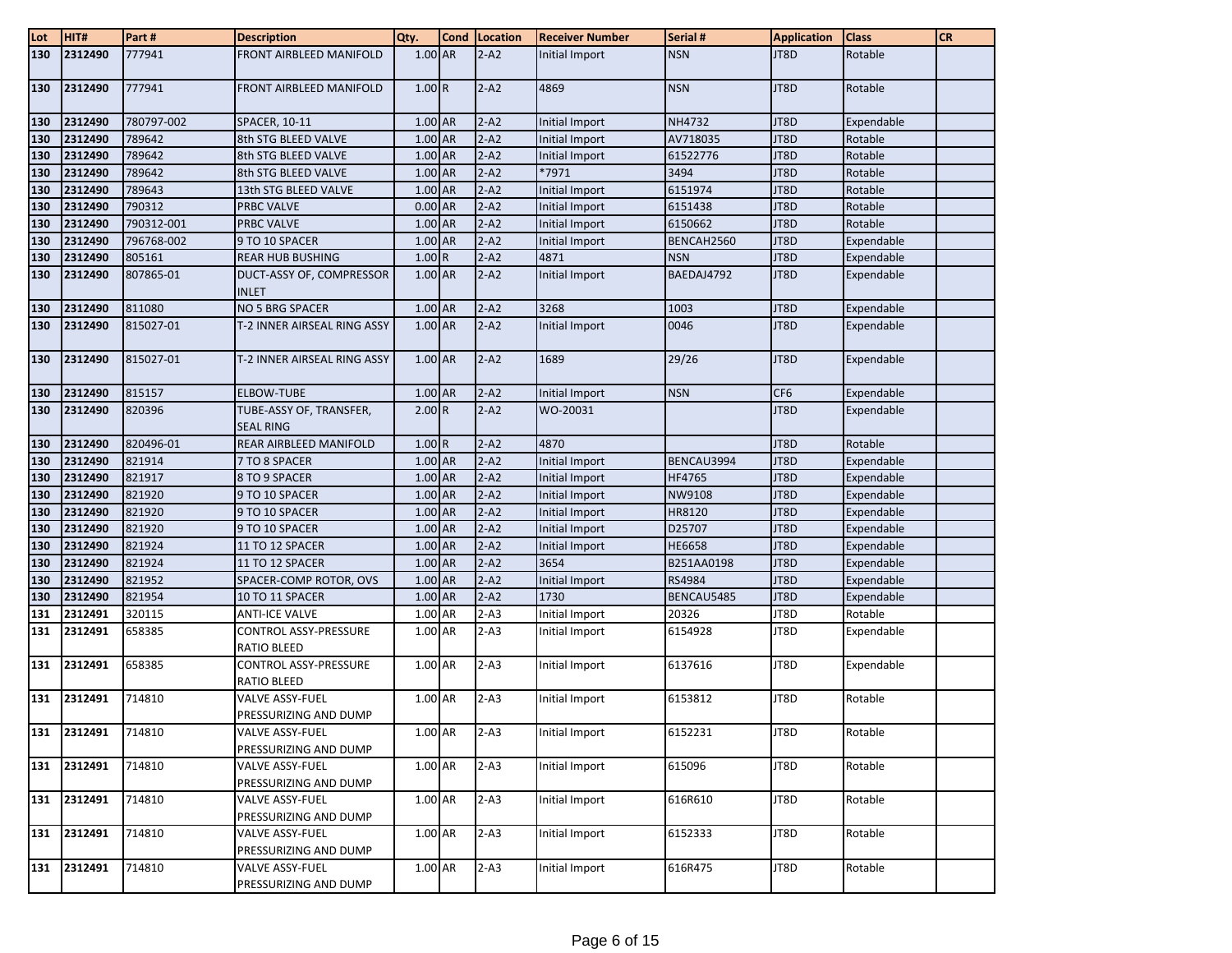| Lot        | HIT#               | Part#            | <b>Description</b>                           | Qty.               | Cond Location        | <b>Receiver Number</b> | Serial #             | <b>Application</b> | <b>Class</b>             | <b>CR</b> |
|------------|--------------------|------------------|----------------------------------------------|--------------------|----------------------|------------------------|----------------------|--------------------|--------------------------|-----------|
| 131        | 2312491            | 714810           | VALVE ASSY-FUEL                              | 1.00 AR            | $2 - A3$             | Initial Import         | 6154048              | JT8D               | Rotable                  |           |
|            |                    |                  | PRESSURIZING AND DUMP                        |                    |                      |                        |                      |                    |                          |           |
| 131        | 2312491            | 714810           | <b>VALVE ASSY-FUEL</b>                       | 1.00 AR            | $2-A3$               | Initial Import         | 6152079              | JT8D               | Rotable                  |           |
|            |                    |                  | PRESSURIZING AND DUMP                        |                    |                      |                        |                      |                    |                          |           |
| 131        | 2312491            | 714810           | <b>VALVE ASSY-FUEL</b>                       | 1.00 AR            | $2-A3$               | Initial Import         | 6153294              | JT8D               | Rotable                  |           |
|            |                    |                  | PRESSURIZING AND DUMP                        |                    |                      |                        |                      |                    |                          |           |
| 131        | 2312491            | 714810           | <b>VALVE ASSY-FUEL</b>                       | 1.00 AR            | $2-A3$               | Initial Import         | 616H155              | JT8D               | Rotable                  |           |
|            |                    |                  | PRESSURIZING AND DUMP                        |                    |                      |                        |                      |                    |                          |           |
| 131        | 2312491            | 714810           | VALVE ASSY-FUEL                              | 1.00 AR            | $2-A3$               | Initial Import         | 6154730              | JT8D               | Rotable                  |           |
|            |                    |                  | PRESSURIZING AND DUMP                        |                    |                      |                        |                      |                    |                          |           |
| 131        | 2312491            | 714810           | <b>VALVE ASSY-FUEL</b>                       | 1.00 AR            | $2-A3$               | Initial Import         | 6153231              | JT8D               | Rotable                  |           |
|            |                    |                  | PRESSURIZING AND DUMP                        |                    |                      |                        |                      |                    |                          |           |
| 131        | 2312491            | 714810           | <b>VALVE ASSY-FUEL</b>                       | 1.00 AR            | $2 - A3$             | Initial Import         | 616R2182             | JT8D               | Rotable                  |           |
|            |                    |                  | PRESSURIZING AND DUMP                        |                    |                      |                        |                      |                    |                          |           |
| 131        | 2312491            | 714810           | VALVE ASSY-FUEL                              | 1.00 AR            | $2-A3$               | Initial Import         | 6153610              | JT8D               | Rotable                  |           |
|            |                    |                  | PRESSURIZING AND DUMP                        |                    |                      |                        |                      |                    |                          |           |
| 131        | 2312491            | 714810           | <b>VALVE ASSY-FUEL</b>                       | 1.00 AR            | $2-A3$               | Initial Import         | 616H189              | JT8D               | Rotable                  |           |
|            | 2312491            | 714810           | PRESSURIZING AND DUMP<br>VALVE ASSY-FUEL     | 1.00 AR            | $2-A3$               |                        | 6152822              | JT8D               | Rotable                  |           |
| 131        |                    |                  | PRESSURIZING AND DUMP                        |                    |                      | Initial Import         |                      |                    |                          |           |
| 131        | 2312491            | 714810           | <b>VALVE ASSY-FUEL</b>                       | 1.00 AR            | $2-A3$               | Initial Import         | 6152618              | JT8D               | Rotable                  |           |
|            |                    |                  | PRESSURIZING AND DUMP                        |                    |                      |                        |                      |                    |                          |           |
| 131        | 2312491            | 714810           | <b>VALVE ASSY-FUEL</b>                       | 1.00 AR            | $\overline{2}$ -A3   | 6390                   | 6151223              | JT8D               | Rotable                  |           |
|            |                    |                  | PRESSURIZING AND DUMP                        |                    |                      |                        |                      |                    |                          |           |
| 131        | 2312491            | 714810           | <b>VALVE ASSY-FUEL</b>                       | 1.00 AR            | $2-A3$               | 6391                   | 615410               | JT8D               | Rotable                  |           |
|            |                    |                  | PRESSURIZING AND DUMP                        |                    |                      |                        |                      |                    |                          |           |
| 131        | 2312491            | 714810           | VALVE ASSY-FUEL                              | 1.00 AR            | $2 - A3$             | 6392                   | 6154198              | JT8D               | Rotable                  |           |
|            |                    |                  | PRESSURIZING AND DUMP                        |                    |                      |                        |                      |                    |                          |           |
| 131        | 2312491            | 714810           | <b>VALVE ASSY-FUEL</b>                       | 1.00 AR            | $2-A3$               | 6393                   | 615643               | JT8D               | Rotable                  |           |
|            |                    |                  | PRESSURIZING AND DUMP                        |                    |                      |                        |                      |                    |                          |           |
| 131        | 2312491            | 714810           | <b>VALVE ASSY-FUEL</b>                       | 1.00 AR            | $2-A3$               | 6394                   | 615268               | JT8D               | Rotable                  |           |
|            |                    |                  | PRESSURIZING AND DUMP                        |                    |                      |                        |                      |                    |                          |           |
| 131        | 2312491            | 766342           | <b>VALVE ASSY-FUEL</b>                       | 1.00 AR            | $2-A3$               | Initial Import         | 6155835              | JT8D               | Rotable                  |           |
|            |                    |                  | PRESSURIZING AND DUMP                        |                    |                      |                        |                      |                    |                          |           |
| 131        | 2312491            | 777848           | REAR COMP FAN DUCT                           | 2.00 AR            | $2-A3$               | Initial Import         | N/A                  | JT8D               | Expendable               |           |
|            |                    |                  | <b>FRONT FAIRING</b>                         |                    |                      |                        |                      |                    |                          |           |
| 131        | 2312491            | 777848           | REAR COMP FAN DUCT                           | 1.00 AR            | $2-A3$               | 1615                   |                      | JT8D               | Expendable               |           |
|            |                    |                  | <b>FRONT FAIRING</b>                         |                    |                      |                        |                      |                    |                          |           |
| 131        | 2312491            | 800002           | T-2 BLADES                                   | 4.00 R             | $2-A3$               | 5523                   |                      | JT8D               | Expendable               |           |
| 131        | 2312491            | 800002           | T-2 BLADES                                   | 17.00 R            | $2-A3$               | 5599                   |                      | JT8D               | Expendable               |           |
| 132        | 2312492<br>2312492 | 777148           | <b>FRONT TURBINE CASE</b>                    | 1.00 AR<br>1.00 AR | $2 - A4$<br>$2 - A4$ | 4017<br>4020           | ME3202               | JT8D<br>JT8D       | Expendable               |           |
| 132<br>132 | 2312492            | 777855<br>777855 | HUB ASSY-TURB, STG 4<br>HUB ASSY-TURB, STG 4 | 1.00 AR            | $2 - A4$             | 4021                   | H87580<br>BLDLBL9841 | JT8D               | Expendable<br>Expendable |           |
| 132        | 2312492            | 777855           | HUB ASSY-TURB, STG 4                         | 1.00 AR            | $2 - A4$             | 4022                   | S80936               | JT8D               | Expendable               |           |
| 132        | 2312492            | 777855           | HUB ASSY-TURB, STG 4                         | 1.00 AR            | $2 - A4$             | 4023                   | BLDLBT2686           | JT8D               | Expendable               |           |
| 132        | 2312492            | 777855           | HUB ASSY-TURB, STG 4                         | 1.00 AR            | $2 - A4$             | 4025                   | B414AA0211           | JT8D               | Expendable               |           |
| 132        | 2312492            | 777855           | HUB ASSY-TURB, STG 4                         | 1.00 AR            | $2 - A4$             | 4026                   | 508172               | JT8D               | Expendable               |           |
| 132        | 2312492            | 777855           | HUB ASSY-TURB, STG 4                         | 1.00 AR            | $2 - A4$             | 4028                   | J93108               | JT8D               | Expendable               |           |
| 132        | 2312492            | 777855           | HUB ASSY-TURB, STG 4                         | 1.00 AR            | $2 - A4$             | 4029                   | <b>NSN</b>           | JT8D               | Expendable               |           |
| 132        | 2312492            | 777855           | HUB ASSY-TURB, STG 4                         | 1.00 AR            | $2 - A4$             | 4030                   | L20987               | JT8D               | Expendable               |           |
| 132        | 2312492            | 777855           | HUB ASSY-TURB, STG 4                         | 1.00 AR            | $2 - A4$             | 4031                   | BLDLAH2953           | JT8D               | Expendable               |           |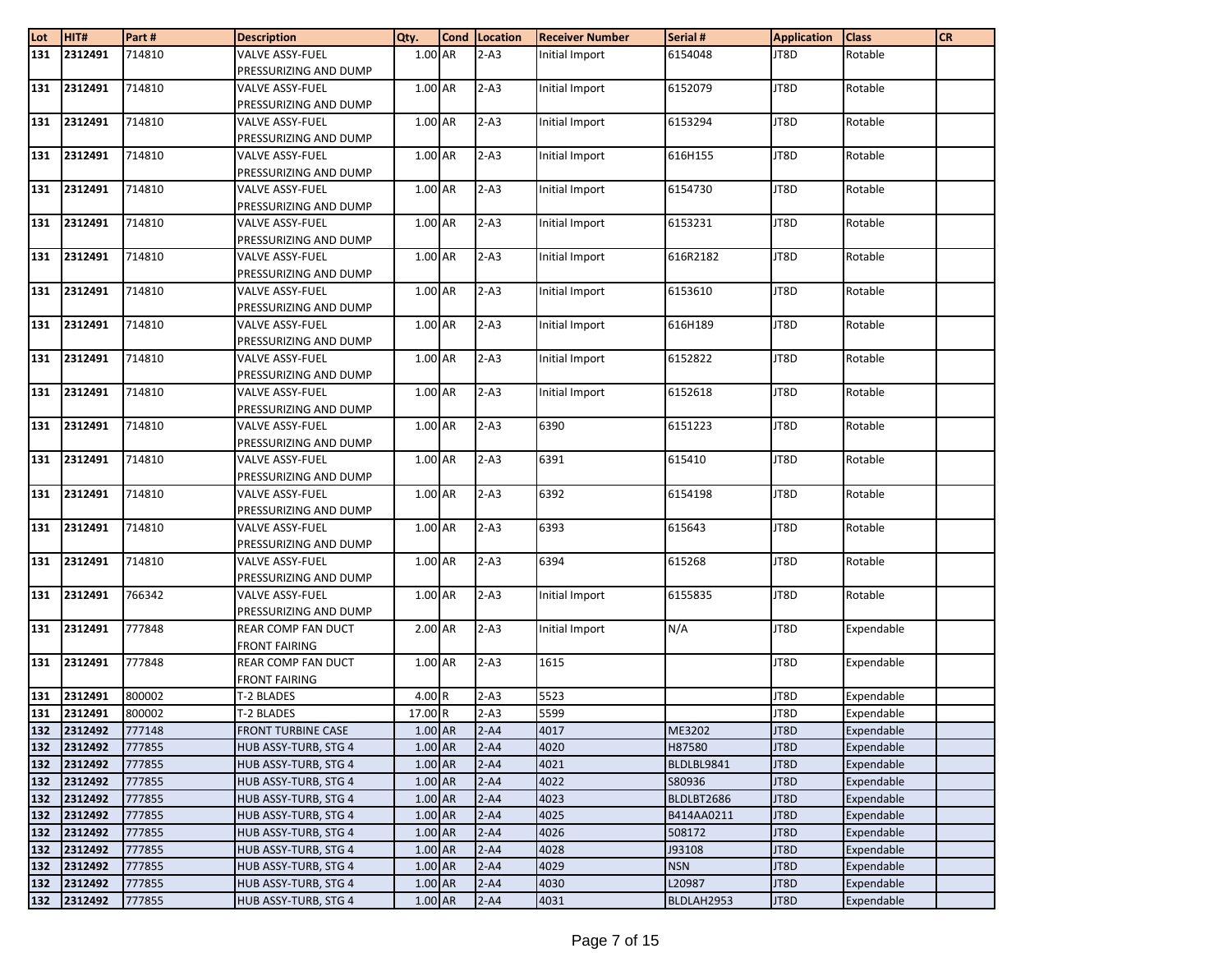| $\frac{\text{Lot}}{\text{132}}$ | HIT#    | Part#      | <b>Description</b>                         | Qty.      | <b>Cond</b> | Location | <b>Receiver Number</b> | Serial #          | <b>Application</b> | <b>Class</b>  | <b>CR</b> |
|---------------------------------|---------|------------|--------------------------------------------|-----------|-------------|----------|------------------------|-------------------|--------------------|---------------|-----------|
|                                 | 2312492 | 777855     | HUB ASSY-TURB, STG 4                       | 1.00 AR   |             | $2 - A4$ | 4032                   | 580947            | JT8D               | Expendable    |           |
| 132                             | 2312492 | 777855     | HUB ASSY-TURB, STG 4                       | 1.00 AR   |             | $2 - A4$ | 4033                   | B414AA0684        | JT8D               | Expendable    |           |
| 132                             | 2312492 | 777855     | HUB ASSY-TURB, STG 4                       | 1.00 AR   |             | $2 - A4$ | 4034                   | M66801            | JT8D               | Expendable    |           |
| 132                             | 2312492 | 777855     | HUB ASSY-TURB, STG 4                       | $1.00$ AR |             | $2 - A4$ | 4035                   | 508182            | JT8D               | Expendable    |           |
| 132                             | 2312492 | 777855     | HUB ASSY-TURB, STG 4                       | 1.00 AR   |             | $2 - A4$ | 4036                   | BLDLBF8669        | JT8D               | Expendable    |           |
| 132                             | 2312492 | 777855     | HUB ASSY-TURB, STG 4                       | 1.00 AR   |             | $2 - A4$ | 4037                   | P25292            | JT8D               | Expendable    |           |
| 132                             | 2312492 | 777855     | HUB ASSY-TURB, STG 4                       | 1.00 AR   |             | $2 - A4$ | 4038                   | P25356            | JT8D               | Expendable    |           |
| 132                             | 2312492 | 777855     | HUB ASSY-TURB, STG 4                       | 1.00 AR   |             | $2 - A4$ | 4039                   | <b>BLDLB93945</b> | JT8D               | Expendable    |           |
| 132                             | 2312492 | 777855     | HUB ASSY-TURB, STG 4                       | $1.00$ AR |             | $2 - A4$ | 4040                   | M66758            | JT8D               | Expendable    |           |
| 132                             | 2312492 | 778870     | FRONT TURBINE CASE                         | 1.00 AR   |             | $2 - A4$ | 4014                   | VT0590            | JT8D               | Expendable    |           |
| 132                             | 2312492 | 778870     | <b>FRONT TURBINE CASE</b>                  | 1.00 AR   |             | $2 - A4$ | 4018                   | SH7568            | JT8D               | Expendable    |           |
| 132                             | 2312492 | 778870     | <b>FRONT TURBINE CASE</b>                  | 1.00 AR   |             | $2 - A4$ | 4019                   | SD1692            | JT8D               | Expendable    |           |
| 132                             | 2312492 | 798841     | SUPPORT-ASSY OF, TURB<br><b>STATOR</b>     | 1.00 AR   |             | $2 - A4$ | Initial Import         | RM8714            | JT8D               | Expendable    |           |
| 132                             | 2312492 | 802717     | FAN DISCH REAR COMP.                       | 1.00 AR   |             | $2 - A4$ | 2686                   | UU1794            | JT8D               | Expendable    |           |
|                                 |         |            | <b>OUTER DUCT</b>                          |           |             |          |                        |                   |                    |               |           |
| 132                             | 2312492 | 802717     | FAN DISCH REAR COMP.                       | $1.00$ AR |             | $2 - A4$ | 2686                   | SZ1176            | JT8D               | Expendable    |           |
|                                 |         |            | <b>OUTER DUCT</b>                          |           |             |          |                        |                   |                    |               |           |
| 133                             | 2312493 | 799784     | <b>FRONT FAN CASE</b>                      | 1.00 AR   |             | $2-A5$   | 3409                   | BBPPAA0335        | JT8D               | Expendable    |           |
| 133                             | 2312493 | 799784     | <b>FRONT FAN CASE</b>                      | 1.00 AR   |             | $2 - A5$ | 3410                   | VL0636            | JT8D               | Expendable    |           |
| 133                             | 2312493 | 799784     | <b>FRONT FAN CASE</b>                      | 1.00 AR   |             | $2 - A5$ | 3411                   | UN7754            | JT8D               | Expendable    |           |
| 133                             | 2312493 | 799784     | <b>FRONT FAN CASE</b>                      | 1.00 AR   |             | $2 - A5$ | 3412                   | BBPPAA0600        | JT8D               | Expendable    |           |
| 133                             | 2312493 | 799784     | <b>FRONT FAN CASE</b>                      | 1.00 AR   |             | $2 - A5$ | 3413                   | TM6424            | JT8D               | Expendable    |           |
| 133                             | 2312493 | 815556     | CC OUTER FRONT CASE                        | 1.00 AR   |             | $2-A5$   | 3415                   | BJNBAM0940        | JT8D               | Expendable    |           |
| 133                             | 2312493 | 815556     | CC OUTER FRONT CASE                        | 1.00 AR   |             | $2 - A5$ | 3416                   | BJNBAM6457        | JT8D               | Expendable    |           |
| 133                             | 2312493 | N/A        | JT8D-200 Q.E.C                             | 1.00 AR   |             | $2 - A5$ | Initial Import         | N/A               | JT8D               | QEC           |           |
| 134                             | 2312497 | 72-33-00   | LPC STATOR STACK ( SET ) C-1<br>$C-5$      | 1.00 AR   |             | $2 - B2$ | ESN-726870 / WO-1983   |                   | JT8D               | Engine/Module |           |
| 134                             | 2312497 | 814855     | <b>DIFFUSER CASE</b>                       | 1.00 AR   |             | $2 - B2$ | 3604                   | <b>NSN</b>        | JT8D               | Expendable    |           |
| 134                             | 2312497 | 814855     | <b>DIFFUSER CASE</b>                       | 1.00 AR   |             | $2-B2$   | 3605                   | AA0043            | JT8D               | Expendable    |           |
| 135                             | 2312496 | 5000039-01 | TUBE-ASSY OF, PS4, BLEED<br><b>CONTROL</b> | 1.00 AR   |             | $2-B3$   | Initial Import         | N/A               | JT8D               | Expendable    |           |
| 135                             | 2312496 | 5000470-01 | TUBE-ASSY OF, PT2 BLEED<br><b>CONTROL</b>  | 1.00 AR   |             | $2-B3$   | Initial Import         | N/A               | JT8D               | Expendable    |           |
| 135                             | 2312496 | 5001472-01 | C-2 STATOR                                 | 0.00 AR   |             | $2 - B3$ | 4551                   | 0325              | JT8D               | Expendable    |           |
| 135                             | 2312496 | 5001472-01 | C-2 STATOR                                 | 1.00 AR   |             | $2-B3$   | 4552                   | 0126              | JT8D               | Expendable    |           |
| 135                             | 2312496 | 5001472-01 | C-2 STATOR                                 | 1.00 AR   |             | $2-B3$   | 4553                   | 1106              | JT8D               | Expendable    |           |
| 135                             | 2312496 | 5001472-01 | C-2 STATOR                                 | 1.00 AR   |             | $2-B3$   | 4554                   | BBDUAL1742        | JT8D               | Expendable    |           |
| 135                             | 2312496 | 5001472-01 | C-2 STATOR                                 | 1.00 AR   |             | $2-B3$   | 4555                   | 0358              | JT8D               | Expendable    |           |
| 135                             | 2312496 | 5001472-01 | C-2 STATOR                                 | 1.00 AR   |             | $2-B3$   | 4601                   | 2037              | JT8D               | Expendable    |           |
| 135                             | 2312496 | 5001472-01 | <b>C-2 STATOR</b>                          | 1.00 AR   |             | $2-B3$   | 4602                   | KU3548            | JT8D               | Expendable    |           |
| 135                             | 2312496 | 5001472-01 | C-2 STATOR                                 | 1.00 AR   |             | $2-B3$   | 4605                   | 1483              | JT8D               | Expendable    |           |
| 135                             | 2312496 | 5001472-01 | C-2 STATOR                                 | 1.00 AR   |             | $2-B3$   | 4606                   | HU3013            | JT8D               | Expendable    |           |
| 135                             | 2312496 | 5006842-01 | TUBE-ASSY OF, PS3, BLEED                   | 1.00 AR   |             | $2-B3$   | Initial Import         | N/A               | JT8D               | Expendable    |           |
|                                 |         |            | <b>CONTROL INTERNAL</b>                    |           |             |          |                        |                   |                    |               |           |
| 135                             | 2312496 | 565016     | <b>OIL TANK</b>                            | 1.00 AR   |             | $2-B3$   | 3784                   | 87K3              | JT8D               | Expendable    |           |
| 135                             | 2312496 | 565016     | OIL TANK                                   | 1.00 AR   |             | $2-B3$   | ESN-717497             | 16                | JT8D               | Expendable    |           |
| 135                             | 2312496 | 565016     | OIL TANK                                   | 1.00 AR   |             | $2-B3$   | 5322                   | <b>NSN</b>        | JT8D               | Expendable    |           |
| 135                             | 2312496 | 565016     | <b>OIL TANK</b>                            | 1.00 AR   |             | $2-B3$   | ESN-726064             | <b>NSN</b>        | JT8D               | Expendable    |           |
| 135                             | 2312496 | 766171     | TUBE-ASSY OF, PS3, BLEED<br><b>CONTROL</b> | 1.00 AR   |             | $2 - B3$ | Initial Import         | <b>NSN</b>        | JT8D               | Expendable    |           |
|                                 |         |            |                                            |           |             |          |                        |                   |                    |               |           |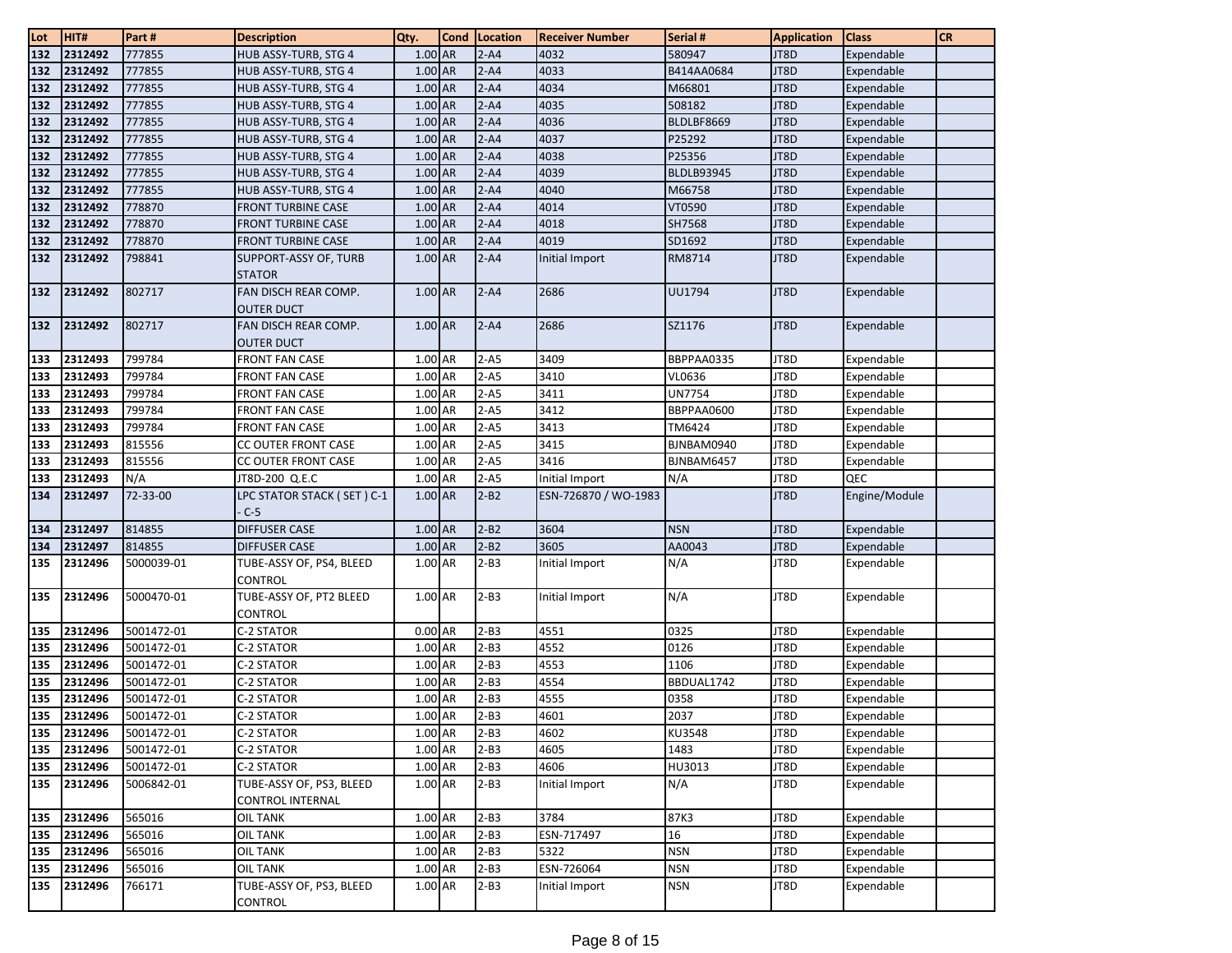| $\frac{\text{Lot}}{135}$ | HIT#               | Part#            | <b>Description</b>                        | Qty.               | <b>Cond</b> | Location         | <b>Receiver Number</b>           | Serial #      | <b>Application</b> | <b>Class</b>             | <b>CR</b> |
|--------------------------|--------------------|------------------|-------------------------------------------|--------------------|-------------|------------------|----------------------------------|---------------|--------------------|--------------------------|-----------|
|                          | 2312496            | 784649           | FAN DISCH REAR COMP.                      | 1.00 AR            |             | $2-B3$           | Initial Import                   | PK7069        | JT8D               | Expendable               |           |
|                          |                    |                  | <b>OUTER DUCT</b>                         |                    |             |                  |                                  |               |                    |                          |           |
| 136                      | 2312495            | 565018           | OIL TANK STRAP ASSY                       | $1.00$ AR          |             | $2 - B4$         | 4058                             | <b>NSN</b>    | JT8D               | Expendable               |           |
| 136                      | 2312495            | 565018           | OIL TANK STRAP ASSY                       | 1.00 AR            |             | $2 - B4$         | 4059                             | <b>NSN</b>    | JT8D               | Expendable               |           |
| 136                      | 2312495            | 773170           | 10 TO 11 SPACER                           | 1.00 AR            |             | $2 - B4$         | 4048                             | B250AA0557    | JT8D               | Expendable               |           |
| 136                      | 2312495            | 773170           | 10 TO 11 SPACER                           | 1.00 AR            |             | $2 - B4$         | 4049                             | T50990        | JT8D               | Expendable               |           |
| 136                      | 2312495            | 773170           | 10 TO 11 SPACER                           | 1.00 AR            |             | $2 - B4$         | 4052                             | BENCAK6975    | JT8D               | Expendable               |           |
| 136                      | 2312495            | 773170           | 10 TO 11 SPACER                           | 1.00 AR            |             | $2 - B4$         | 4053                             | JY8758        | JT8D               | Expendable               |           |
| 136                      | 2312495            | 773172           | 11 TO 12 SPACER                           | $1.00$ AR          |             | $2 - B4$         | 4047                             | UE6911        | JT8D               | Expendable               |           |
| 136                      | 2312495            | 773172           | 11 TO 12 SPACER                           | 1.00 AR            |             | $2 - B4$         | 4057                             | EV8370        | JT8D               | Expendable               |           |
| 136                      | 2312495            | 777148           | <b>FRONT TURBINE CASE</b>                 | 1.00 AR            |             | $2 - B4$         | 4041                             | RC3725        | JT8D               | Expendable               |           |
| 136                      | 2312495            | 777148           | <b>FRONT TURBINE CASE</b>                 | $1.00$ AR          |             | $2 - B4$         | 4042                             | LN579         | JT8D               | Expendable               |           |
| 136                      | 2312495            | 777148           | <b>FRONT TURBINE CASE</b>                 | 1.00 AR            |             | $2 - B4$         | 6386                             | PJ3163        | JT8D               | Expendable               |           |
| 136                      | 2312495            | 778870           | <b>FRONT TURBINE CASE</b>                 | 1.00 AR            |             | $2 - B4$         | 4044                             | BKNUAA0058    | JT8D               | Expendable               |           |
| 136                      | 2312495            | 784649           | FAN DISCH REAR COMP.<br><b>OUTER DUCT</b> | 1.00 REP           |             | $2 - B4$         | Initial Import                   | LV9827        | JT8D               | Expendable               |           |
| 136                      | 2312495            | 784649           | FAN DISCH REAR COMP.<br><b>OUTER DUCT</b> | 1.00 REP           |             | $2 - B4$         | Initial Import                   | BENCAS3971    | JT8D               | Expendable               |           |
| 136                      | 2312495            | 798155           | T-2 INNER AIRSEAL                         | 1.00 AR            |             | $2 - B4$         | 4060                             | UG7020        | JT8D               | Expendable               |           |
| 136                      | 2312495            | 821913           | 7 TO 8 SPACER                             | $1.00$ AR          |             | $2 - B4$         | 4055                             | B247AA0088    | JT8D               | Expendable               |           |
| 136                      | 2312495            | 821914           | 7 TO 8 SPACER                             | 1.00 AR            |             | $2 - B4$         | 4056                             | BENCAU4005    | JT8D               | Expendable               |           |
| 136                      | 2312495            | M2530            | T-3 INNER AIRSEAL RING ASSY               | 1.00 AR            |             | $2 - B4$         | 4063                             | N863          | JT8D               | Expendable               |           |
| 136                      | 2312495            | M2530-001        | T-3 INNER AIRSEAL RING ASSY               | 1.00 AR            |             | $2 - B4$         | 4062                             | 3N2087        | JT8D               | Expendable               |           |
| 136                      | 2312495            | M2540            | T-4 INNER AIRSEAL RING ASSY               | 1.00 AR            |             | $2 - B4$         | ESN-717440                       | 3N1820        | JT8D               | Expendable               |           |
| 136                      | 2312495            | M2540-001        | T-4 INNER AIRSEAL RING ASSY               | $1.00$ AR          |             | $2 - B4$         | 4064                             | 3N2517        | JT8D               | Expendable               |           |
| 136                      | 2312495            | PI9259           | T-3 INNER AIR SEAL RING                   | 1.00 AR            |             | $2 - B4$         | 4061                             | 948-T         | JT8D               | Expendable               |           |
| 137                      | 2312494            | 5001472-01       | C-2 STATOR                                | 1.00 AR            |             | $2 - B5$         | 4622                             | 1573          | JT8D               | Expendable               |           |
| 137                      | 2312494            | 5001472-01       | C-2 STATOR                                | 1.00 AR            |             | $2 - B5$         | 4630                             | 1981          | JT8D               | Expendable               |           |
| 137                      | 2312494            | 5001472-01       | C-2 STATOR                                | 1.00 AR            |             | $2 - B5$         | 4631                             | MH3258        | JT8D               | Expendable               |           |
| 137                      | 2312494            | 5001472-01       | C-2 STATOR                                | 1.00 AR            |             | $2 - B5$         | 4632                             | 1829          | JT8D               | Expendable               |           |
| 137                      | 2312494            | 777273           | C-3 STATOR                                | 1.00 AR            |             | $2 - B5$         | 4617                             | LN4470        | JT8D               | Expendable               |           |
| 137                      | 2312494            | 777273           | C-3 STATOR                                | 1.00 AR            |             | $2 - B5$         | 4618                             | 1597          | JT8D               | Expendable               |           |
| 137                      | 2312494            | 777273           | C-3 STATOR                                | 1.00 AR            |             | $2 - B5$         | 4619                             | 2113          | JT8D               | Expendable               |           |
| 137                      | 2312494            | 777273           | C-3 STATOR                                | 1.00 AR            |             | $2 - B5$         | 4620                             | 1557          | JT8D               | Expendable               |           |
| 137                      | 2312494            | 777273           | C-3 STATOR                                | 1.00 AR            |             | $2 - B5$         | 4621                             | BBDUAL2353    | JT8D               | Expendable               |           |
| 137                      | 2312494            | 799784           | <b>FRONT FAN CASE</b>                     | 1.00 AR            |             | $2 - B5$         | 3382                             | BBDUAT6470    | JT8D               | Expendable               |           |
| 137                      | 2312494            | 799784           | <b>FRONT FAN CASE</b>                     | 1.00 AR            |             | $2 - B5$         | 3383                             | BBDUAY1103    | JT8D               | Expendable               |           |
| 137                      | 2312494            | 799784           | <b>FRONT FAN CASE</b>                     | 1.00 AR            |             | $2 - B5$         | 3384                             | BBDUAP5067    | JT8D               | Expendable               |           |
| 137                      | 2312494            | 801407           | FAN INLET CASE ASSY                       | 1.00 AR            |             | $2 - B5$         | 3385                             | BBCRAA0099    | JT8D               | Expendable               |           |
| 137                      | 2312494            | 801407           | FAN INLET CASE ASSY                       | 1.00 AR            |             | $2 - B5$         | 3386                             | W00652        | JT8D               | Expendable               |           |
| 138                      | 2312498            | 773136           | 1 STG SEAL                                | 1.00 AR            |             | $2-C2$           | ESN-717440                       | 86-2470       | JT8D               | Expendable               |           |
| 138                      | 2312498            | 815556           | CC OUTER FRONT CASE                       | 1.00 AR            |             | $2-C2$           | 3540                             | BJNSAK3606    | JT8D               | Expendable               |           |
| 138                      | 2312498            | 815556           | CC OUTER FRONT CASE                       | 1.00 AR            |             | $2-C2$           | ESN-717440                       | BJNBAL9728    | JT8D               | Expendable               |           |
| 139                      | 2312499            | 719837           | <b>HPC ROTOR TUBE</b>                     | 1.00 AR            |             | $2-C3$<br>$2-C3$ | Initial Import                   | <b>NSN</b>    | JT8D               | Expendable               |           |
| 139<br>139               | 2312499<br>2312499 | 725537<br>762497 | NO 5 BRG HOUSING<br>NO 3 BRG HEAT SHIELD  | 1.00 AR<br>1.00 AR |             | $2-C3$           | Initial Import<br>Initial Import | UN6530<br>N/A | JT8D<br>JT8D       | Expendable<br>Expendable |           |
| 139                      | 2312499            | 762497           | NO 3 BRG HEAT SHIELD                      | 1.00 AR            |             | $2-C3$           | Initial Import                   | N/A           | JT8D               | Expendable               |           |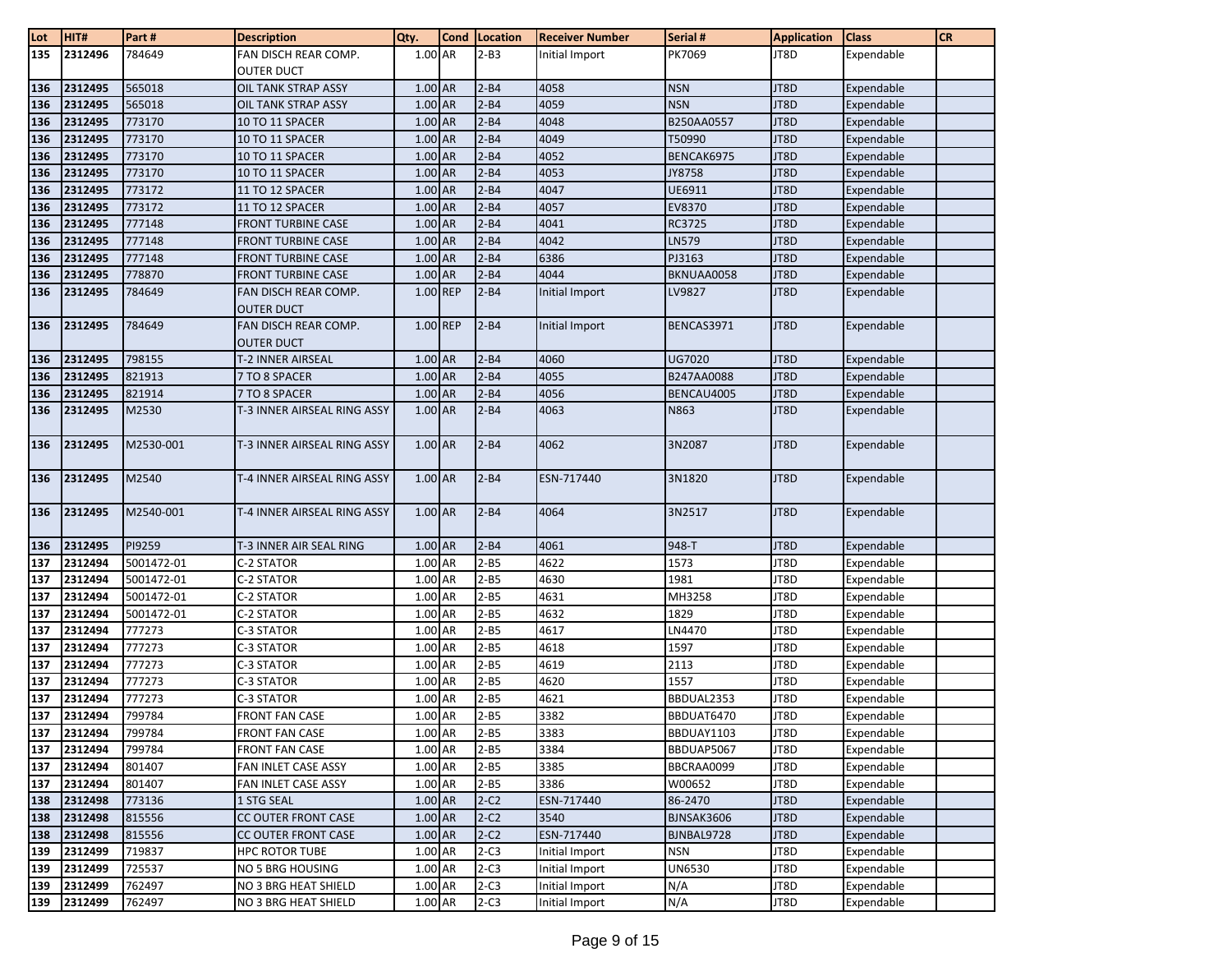| Lot              | HIT#        | Part#      | <b>Description</b>                        | Qty.      | Cond Location | <b>Receiver Number</b> | Serial #   | <b>Application</b> | <b>Class</b> | <b>CR</b> |
|------------------|-------------|------------|-------------------------------------------|-----------|---------------|------------------------|------------|--------------------|--------------|-----------|
| $\overline{139}$ | 2312499     | 765758     | CASE ASSY OF COMB                         | 1.00 AR   | $2-C3$        | Initial Import         | P58448     | JT8D               | Expendable   |           |
|                  |             |            | <b>CHAMBER INNER</b>                      |           |               |                        |            |                    |              |           |
| 139              | 2312499     | 765758     | CASE ASSY OF COMB                         | 1.00 AR   | $2-C3$        | Initial Import         | JH1940     | JT8D               | Expendable   |           |
|                  |             |            | <b>CHAMBER INNER</b>                      |           |               |                        |            |                    |              |           |
| 139              | 2312499     | 765758     | CASE ASSY OF COMB                         | 1.00 AR   | $2-C3$        | 1340                   | TA3961     | JT8D               | Expendable   |           |
|                  |             |            | <b>CHAMBER INNER</b>                      |           |               |                        |            |                    |              |           |
| 139              | 2312499     | 765758     | CASE ASSY OF COMB                         | 1.00 AR   | $2-C3$        | ESN-717440             | RX8536     | JT8D               | Expendable   |           |
|                  |             |            | <b>CHAMBER INNER</b>                      |           |               |                        |            |                    |              |           |
| 139              | 2312499     | 777852     | NO 4 AND 5 BRG OUT HEAT                   | 1.00 AR   | $2-C3$        | Initial Import         | 1256       | JT8D               | Expendable   |           |
|                  |             |            | <b>SHIELD</b>                             |           |               |                        |            |                    |              |           |
| 139              | 2312499     | 778939     | NO 3 BRG SHIELD ASSY                      | $1.00$ AR | $2-C3$        | Initial Import         | N/A        | JT8D               | Expendable   |           |
| 139              | 2312499     | 778939     | NO 3 BRG SHIELD ASSY                      | 1.00 AR   | $2-C3$        | Initial Import         | N/A        | JT8D               | Expendable   |           |
| 139              | 2312499     | 778939     | NO 3 BRG SHIELD ASSY                      | $1.00$ AR | $2-C3$        | Initial Import         | N/A        | JT8D               | Expendable   |           |
| 139              | 2312499     | 778939     | NO 3 BRG SHIELD ASSY                      | 1.00 AR   | $2-C3$        | Initial Import         | N/A        | JT8D               | Expendable   |           |
| 139              | 2312499     | 778939     | NO 3 BRG SHIELD ASSY                      | 1.00 AR   | $2-C3$        | Initial Import         | N/A        | JT8D               | Expendable   |           |
| 139              | 2312499     | 798170     | NO 4 BRG HOUSING                          | 1.00 AR   | $2-C3$        | Initial Import         | BGUXAA0488 | JT8D               | Expendable   |           |
| 139              | 2312499     | 798170-002 | NO 4 BRG HOUSING                          | 1.00 AR   | $2-C3$        | Initial Import         | TH0040     | JT8D               | Expendable   |           |
| 139              | 2312499     | 798170-002 | NO 4 BRG HOUSING                          | 1.00 AR   | $2-C3$        | Initial Import         | BGUXAA0024 | JT8D               | Expendable   |           |
| 139              | 2312499     | 803529     | <b>FRONT COMP. FAN OUTER</b>              | 1.00 AR   | $2-C3$        | Initial Import         | UG3282     | JT8D               | Expendable   |           |
|                  |             |            | <b>DUCT</b>                               |           |               |                        |            |                    |              |           |
| 139              | 2312499     | 803918     | SHIELD-ASSY OF, HEAT,                     | 1.00 AR   | $2-C3$        | Initial Import         | AA5306     | JT8D               | Expendable   |           |
|                  |             |            | OUTER, NO 4 AND 5 BRG                     |           |               |                        |            |                    |              |           |
| 139              | 2312499     | 805777     | CASE ASSY OF COMB                         | 1.00 AR   | $2-C3$        | Initial Import         | BHBSAA0163 | JT8D               | Expendable   |           |
|                  |             |            | <b>CHAMBER INNER</b>                      |           |               |                        |            |                    |              |           |
| 140              | 2312500     | 776319     | FAN EXIT CASE-200                         | 1.00 AR   | $2-C4$        | Initial Import         | 1699       | JT8D               | Expendable   |           |
| 140              | 2312500     | 799784     | <b>FRONT FAN CASE</b>                     | 1.00 AR   | $2-C4$        | Initial Import         | SD4085     | JT8D               | Expendable   |           |
| 140              | 2312500     | 799784     | <b>FRONT FAN CASE</b>                     | 1.00 AR   | $2-C4$        | Initial Import         | BBDUAJ0946 | JT8D               | Expendable   |           |
| 140              | 2312500     | 803918     | SHIELD-ASSY OF, HEAT,                     | 1.00 AR   | $2-C4$        | 3808                   | <b>NSN</b> | JT8D               | Expendable   |           |
|                  |             |            | OUTER, NO 4 AND 5 BRG                     |           |               |                        |            |                    |              |           |
| 140              | 2312500     | 805777     | CASE ASSY OF COMB                         | $1.00$ AR | $2-C4$        | 3809                   | RX8424     | JT8D               | Expendable   |           |
| 140              |             | 805777     | <b>CHAMBER INNER</b><br>CASE ASSY OF COMB | 1.00 AR   | $2-C4$        | 3810                   |            | JT8D               |              |           |
|                  | 2312500     |            | <b>CHAMBER INNER</b>                      |           |               |                        | VG1288     |                    | Expendable   |           |
| 140              | 2312500     | 805777     | CASE ASSY OF COMB                         | 1.00 AR   | $2-C4$        | 3811                   | BGGUAL7370 | JT8D               | Expendable   |           |
|                  |             |            | <b>CHAMBER INNER</b>                      |           |               |                        |            |                    |              |           |
| 140              | 2312500     | 805777     | CASE ASSY OF COMB                         | 1.00 AR   | $2-C4$        | 3813                   | BGG4AM5739 | JT8D               | Expendable   |           |
|                  |             |            | <b>CHAMBER INNER</b>                      |           |               |                        |            |                    |              |           |
| 140              | 2312500     | 805777     | CASE ASSY OF COMB                         | $1.00$ AR | $2-C4$        | 3814                   | KP5461     | JT8D               | Expendable   |           |
|                  |             |            | <b>CHAMBER INNER</b>                      |           |               |                        |            |                    |              |           |
| 140              | 2312500     | 815377     | FAN EXIT CASE-200                         | 1.00 AR   | $2-C4$        | Initial Import         | BBDUAP4202 | JT8D               | Expendable   |           |
|                  | 141 2312501 | 784649     | FAN DISCH REAR COMP.                      | 1.00 AR   | $2-C5$        | Initial Import         | LA1054     | JT8D               | Expendable   |           |
|                  |             |            | <b>OUTER DUCT</b>                         |           |               |                        |            |                    |              |           |
| 141              | 2312501     | 814855     | DIFFUSER CASE                             | 1.00 AR   | $2-C5$        | Initial Import         | PY3716     | JT8D               | Expendable   |           |
| 142              | 2312502     | 777915     | FRONT COMP. SOUND                         | 1.00 AR   | $2-D1$        | 3871                   | J4E69      | JT8D               | Expendable   |           |
|                  |             |            | ABSORB. LINER ASSY                        |           |               |                        |            |                    |              |           |
| 142              | 2312502     | 777915     | FRONT COMP. SOUND                         | 1.00 AR   | $2-D1$        | 3872                   | <b>NSN</b> | JT8D               | Expendable   |           |
|                  |             |            | ABSORB. LINER ASSY                        |           |               |                        |            |                    |              |           |
| 142              | 2312502     | 777915     | FRONT COMP. SOUND                         | 1.00 AR   | $2-D1$        | 3873                   | 5A203      | JT8D               | Expendable   |           |
|                  |             |            | ABSORB. LINER ASSY                        |           |               |                        |            |                    |              |           |
| 143              | 2312503     | 773170     | 10 TO 11 SPACER                           | 1.00 AR   | $2-D2$        | 3880                   | JN8138     | JT8D               | Expendable   |           |
| 143              | 2312503     | 773170     | 10 TO 11 SPACER                           | 1.00 AR   | $2-D2$        | 3891                   | WD9515     | JT8D               | Expendable   |           |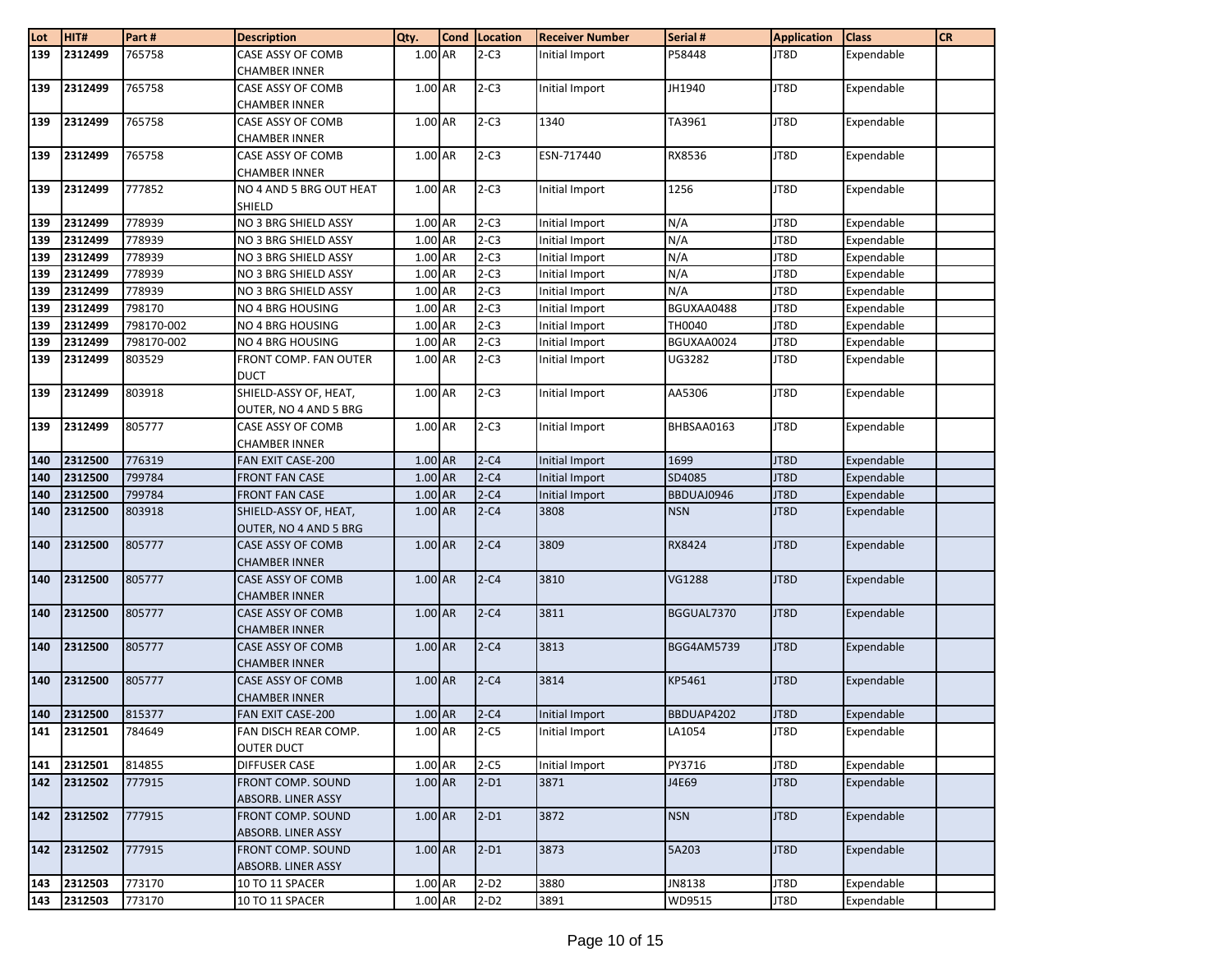| Lot              | HIT#    | Part#      | <b>Description</b>                             | Qty.      | <b>Cond</b> | Location | <b>Receiver Number</b> | Serial #    | <b>Application</b> | <b>Class</b> | <b>CR</b> |
|------------------|---------|------------|------------------------------------------------|-----------|-------------|----------|------------------------|-------------|--------------------|--------------|-----------|
| $\overline{143}$ | 2312503 | 773170     | 10 TO 11 SPACER                                | $1.00$ AR |             | $2-D2$   | 3892                   | BENCAL0104  | JT8D               | Expendable   |           |
| 143              | 2312503 | 776520     | 12 TO 13 SPACER                                | 1.00 AR   |             | $2-D2$   | 3893                   | BENCAP5328  | JT8D               | Expendable   |           |
| 143              | 2312503 | 776520     | 12 TO 13 SPACER                                | 1.00 AR   |             | $2-D2$   | 3927                   | BENCAN9183  | JT8D               | Expendable   |           |
| 143              | 2312503 | 777739-001 | T-4 INNER AIRSEAL RING ASSY                    | 1.00 AR   |             | $2-D2$   | 3923                   | 89/39       | JT8D               | Expendable   |           |
| 143              | 2312503 | 777915     | FRONT COMP. SOUND<br>ABSORB. LINER ASSY        | $1.00$ AR |             | $2-D2$   | 3875                   | J6D444      | JT8D               | Expendable   |           |
| 143              | 2312503 | 777915     | FRONT COMP. SOUND<br>ABSORB. LINER ASSY        | 1.00 AR   |             | $2-D2$   | 3876                   | 311         | JT8D               | Expendable   |           |
| 143              | 2312503 | 777915     | FRONT COMP. SOUND<br>ABSORB. LINER ASSY        | 1.00 AR   |             | $2-D2$   | 4227                   | J0I1687     | JT8D               | Expendable   |           |
| 143              | 2312503 | 777915     | <b>FRONT COMP. SOUND</b><br>ABSORB. LINER ASSY | $1.00$ AR |             | $2-D2$   | 4227                   | <b>OK15</b> | JT8D               | Expendable   |           |
| 143              | 2312503 | 777915     | FRONT COMP. SOUND<br>ABSORB. LINER ASSY        | $1.00$ AR |             | $2-D2$   | 4227                   | <b>NSN</b>  | JT8D               | Expendable   |           |
| 143              | 2312503 | 798155     | T-2 INNER AIRSEAL                              | $1.00$ AR |             | $2-D2$   | 3878                   | SM7592      | JT8D               | Expendable   |           |
| 143              | 2312503 | 798155     | T-2 INNER AIRSEAL                              | 1.00 AR   |             | $2-D2$   | 3932                   | UG7462      | JT8D               | Expendable   |           |
| 143              | 2312503 | 798220     | FAN EXIT STATOR SEGMENTS                       | $1.00$ AR |             | $2-D2$   | 4228                   | <b>NSN</b>  | JT8D               | Expendable   |           |
| 143              | 2312503 | 798220     | FAN EXIT STATOR SEGMENTS                       | 1.00 AR   |             | $2-D2$   | 4228                   | <b>NSN</b>  | JT8D               | Expendable   |           |
| 143              | 2312503 | 798220     | FAN EXIT STATOR SEGMENTS                       | 1.00 AR   |             | $2-D2$   | 4228                   | <b>NSN</b>  | JT8D               | Expendable   |           |
| 143              | 2312503 | 798220     | FAN EXIT STATOR SEGMENTS                       | 1.00 AR   |             | $2-D2$   | 4228                   | <b>NSN</b>  | JT8D               | Expendable   |           |
| 143              | 2312503 | 798220     | FAN EXIT STATOR SEGMENTS                       | 1.00 AR   |             | $2-D2$   | 4228                   | 9333        | JT8D               | Expendable   |           |
| 143              | 2312503 | 798220     | FAN EXIT STATOR SEGMENTS                       | 1.00 AR   |             | $2-D2$   | 4228                   | <b>NSN</b>  | JT8D               | Expendable   |           |
| 143              | 2312503 | 798220     | FAN EXIT STATOR SEGMENTS                       | $1.00$ AR |             | $2-D2$   | 4228                   | <b>NSN</b>  | JT8D               | Expendable   |           |
| 143              | 2312503 | 798220     | FAN EXIT STATOR SEGMENTS                       | 1.00 AR   |             | $2-D2$   | 4228                   | 9           | JT8D               | Expendable   |           |
| 143              | 2312503 | 798220     | FAN EXIT STATOR SEGMENTS                       | 1.00 AR   |             | $2-D2$   | 4228                   | <b>NSN</b>  | JT8D               | Expendable   |           |
| 143              | 2312503 | 798220     | FAN EXIT STATOR SEGMENTS                       | 1.00 AR   |             | $2-D2$   | 4228                   | L355        | JT8D               | Expendable   |           |
| 143              | 2312503 | 798220     | FAN EXIT STATOR SEGMENTS                       | 1.00 AR   |             | $2-D2$   | 4228                   | <b>NSN</b>  | JT8D               | Expendable   |           |
| 143              | 2312503 | 798220     | FAN EXIT STATOR SEGMENTS                       | 1.00 AR   |             | $2-D2$   | 4228                   | 722         | JT8D               | Expendable   |           |
| 143              | 2312503 | 798220     | FAN EXIT STATOR SEGMENTS                       | 1.00 AR   |             | $2-D2$   | 4228                   | NSN         | JT8D               | Expendable   |           |
| 143              | 2312503 | 798220     | FAN EXIT STATOR SEGMENTS                       | 1.00 AR   |             | $2-D2$   | 4228                   | 5840        | JT8D               | Expendable   |           |
| 143              | 2312503 | 798220     | FAN EXIT STATOR SEGMENTS                       | 1.00 AR   |             | $2-D2$   | 4228                   | 136         | JT8D               | Expendable   |           |
| 143              | 2312503 | 798220     | FAN EXIT STATOR SEGMENTS                       | 1.00 AR   |             | $2-D2$   | 4228                   | 774         | JT8D               | Expendable   |           |
| 143              | 2312503 | 798220     | FAN EXIT STATOR SEGMENTS                       | 1.00 AR   |             | $2-D2$   | 4228                   | <b>NSN</b>  | JT8D               | Expendable   |           |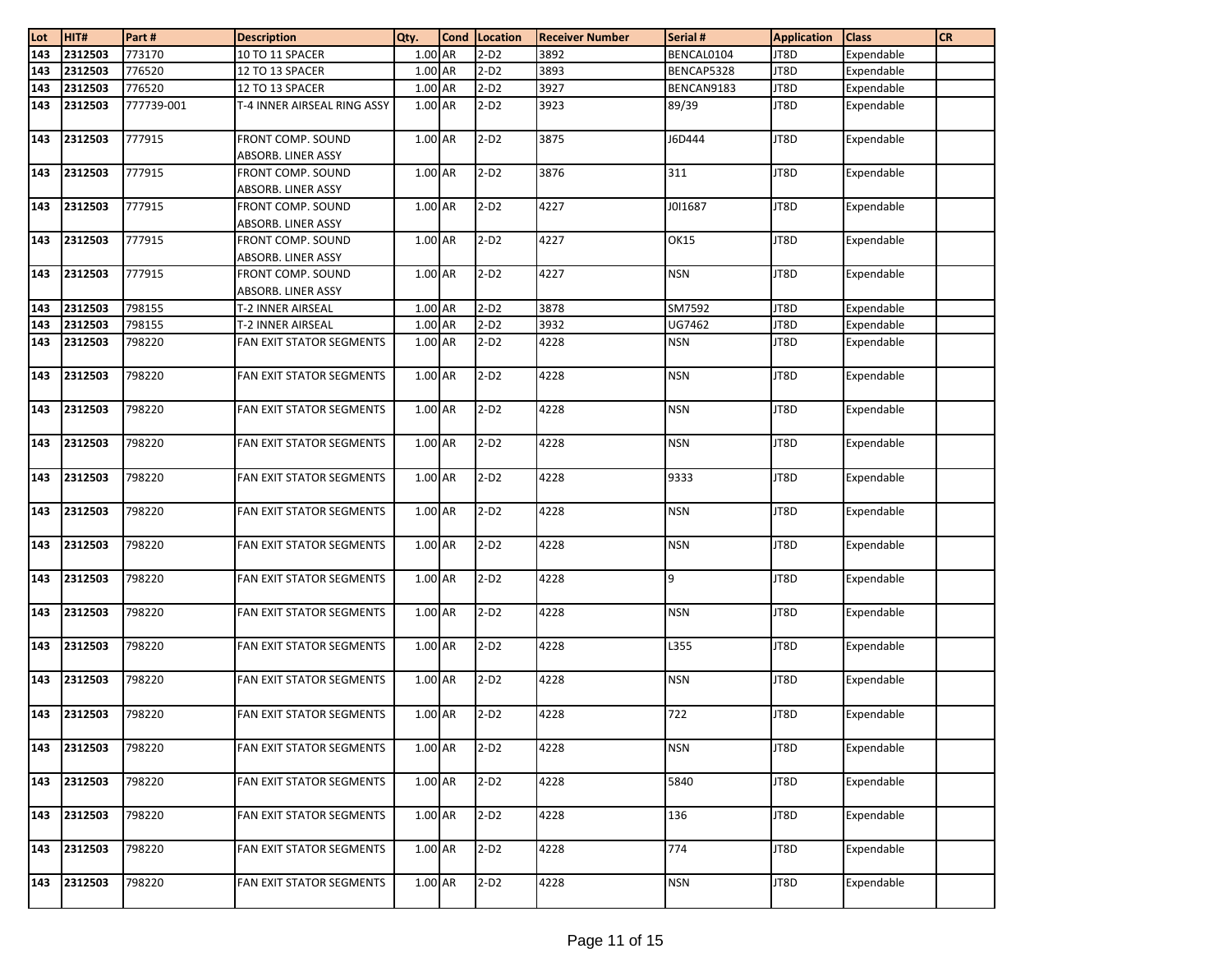| Lot              | HIT#        | Part#      | <b>Description</b>                         | Qty.      | Cond   Location | <b>Receiver Number</b> | Serial #      | <b>Application</b> | <b>Class</b> | <b>CR</b> |
|------------------|-------------|------------|--------------------------------------------|-----------|-----------------|------------------------|---------------|--------------------|--------------|-----------|
| $\overline{143}$ | 2312503     | 798220     | FAN EXIT STATOR SEGMENTS                   | 1.00 AR   | $2-D2$          | 4228                   | 852           | JT8D               | Expendable   |           |
| 143              | 2312503     | 798220     | FAN EXIT STATOR SEGMENTS                   | 1.00 AR   | $2-D2$          | 4228                   | 866           | JT8D               | Expendable   |           |
| 143              | 2312503     | 798220     | <b>FAN EXIT STATOR SEGMENTS</b>            | $1.00$ AR | $2-D2$          | 4228                   | <b>NSN</b>    | JT8D               | Expendable   |           |
| 143              | 2312503     | 798220     | FAN EXIT STATOR SEGMENTS                   | 1.00 AR   | $2-D2$          | 4228                   | <b>NSN</b>    | JT8D               | Expendable   |           |
| 143              | 2312503     | 798220     | FAN EXIT STATOR SEGMENTS                   | 1.00 AR   | $2-D2$          | 4228                   | <b>NSN</b>    | JT8D               | Expendable   |           |
| 143              | 2312503     | 798220     | <b>FAN EXIT STATOR SEGMENTS</b>            | 1.00 AR   | $2-D2$          | 4228                   | 2551          | JT8D               | Expendable   |           |
| 143              | 2312503     | 798841     | SUPPORT-ASSY OF, TURB<br><b>STATOR</b>     | 1.00 AR   | $2-D2$          | 3933                   | VZ8448        | JT8D               | Expendable   |           |
| 143              | 2312503     | 804662     | T-4 INNER AIRSEAL                          | 1.00 AR   | $2-D2$          | 3883                   | BLDLCW1371    | JT8D               | Expendable   |           |
| 143              | 2312503     | 804662-001 | T-4 INNER AIRSEAL                          | 1.00 AR   | $2-D2$          | 3884                   | UK3972        | JT8D               | Expendable   |           |
| 143              | 2312503     | 804662-001 | T-4 INNER AIRSEAL                          | 1.00 AR   | $2-D2$          | 3885                   | <b>UK4108</b> | JT8D               | Expendable   |           |
| 143              | 2312503     | 821913     | 7 TO 8 SPACER                              | 1.00 AR   | $2-D2$          | 3877                   | BENCAH3014    | JT8D               | Expendable   |           |
| 143              | 2312503     | 821913     | 7 TO 8 SPACER                              | 1.00 AR   | $2-D2$          | 3879                   | UV3057        | JT8D               | Expendable   |           |
| 143              | 2312503     | 821919     | 9 TO 10 SPACER                             | 1.00 AR   | $2-D2$          | 3889                   | B249AA0089    | JT8D               | Expendable   |           |
| 144              | 2312504     | 5001472-01 | C-2 STATOR                                 | $1.00$ AR | $2-D3$          | ESN-717440             | 1196          | JT8D               | Expendable   |           |
| 144              | 2312504     | 5001615-01 | C-1.5 STATOR                               | 1.00 AR   | $2-D3$          | ESN-717440             | 1249          | JT8D               | Expendable   |           |
| 144              | 2312504     | 5005671-01 | C-1.5 DUCT                                 | 1.00 AR   | $2-D3$          | ESN-717440             | BKKTSH0414    | JT8D               | Expendable   |           |
| 144              | 2312504     | 5005887-01 | C-7 STATOR                                 | 1.00 AR   | $2-D3$          | ESN-717440             | RS3477        | JT8D               | Expendable   |           |
| 144              | 2312504     | 5005889-01 | C-9 STATOR                                 | $1.00$ AR | $2-D3$          | ESN-717440             | UR1802        | JT8D               | Expendable   |           |
| 144              | 2312504     | 540995     | DUCT ASSY OF, FAN REAR<br><b>COMPR</b>     | 1.00 REP  | $2-D3$          | Initial Import         | <b>DLH009</b> | JT8D               | Expendable   |           |
| 144              | 2312504     | 634607     | DIFF OUTER FAN DUCT                        | 1.00 REP  | $2-D3$          | Initial Import         | 1942          | JT8D               | Expendable   |           |
| 144              | 2312504     | 765152     | FAN DISCH REAR COMP.<br><b>OUTER DUCT</b>  | 1.00 REP  | $2-D3$          | Initial Import         | KU4118        | JT8D               | Expendable   |           |
| 144              | 2312504     | 772045     | C-2 CASE                                   | 1.00 AR   | $2-D3$          | ESN-717440             | BBDUAH4874    | JT8D               | Expendable   |           |
| 144              | 2312504     | 775372     | C-12 STATOR                                | $1.00$ AR | $2-D3$          | ESN-717440             | <b>PU2366</b> | JT8D               | Expendable   |           |
| 144              | 2312504     | 778942     | C-4 CASE                                   | 1.00 AR   | $2-D3$          | ESN-717440             | BBNUAA0483    | JT8D               | Expendable   |           |
| 144              | 2312504     | 778944     | C-3 CASE                                   | 1.00 AR   | $2-D3$          | ESN-717440             | 560551        | JT8D               | Expendable   |           |
| 144              | 2312504     | 793885     | C-5 STATOR                                 | 1.00 AR   | $2-D3$          | ESN-717440             | 0283          | JT8D               | Expendable   |           |
| 144              | 2312504     | 809384     | C-4 STATOR                                 | $1.00$ AR | $2-D3$          | ESN-717440             | <b>NK3733</b> | JT8D               | Expendable   |           |
| 145              | 2312505     | 777273     | C-3 STATOR                                 | 1.00 AR   | $2-D4$          | 4556                   | 0563          | JT8D               | Expendable   |           |
| 145              | 2312505     | 777273     | C-3 STATOR                                 | 1.00 AR   | $2-D4$          | 4557                   | 2068          | JT8D               | Expendable   |           |
| 145              | 2312505     | 777273     | C-3 STATOR                                 | 1.00 AR   | $2-D4$          | 4559                   | 372           | JT8D               | Expendable   |           |
| 145              | 2312505     | 777273     | C-3 STATOR                                 | 1.00 AR   | $2-D4$          | 4560                   | LN4482        | JT8D               | Expendable   |           |
|                  | 145 2312505 | 777273     | C-3 STATOR                                 | 1.00 AR   | $2-D4$          | 4603                   | LN4506        | JT8D               | Expendable   |           |
| 145              | 2312505     | 777273     | C-3 STATOR                                 | 1.00 AR   | $2-D4$          | 4604                   | 1899          | JT8D               | Expendable   |           |
| 145              | 2312505     | 777273     | C-3 STATOR                                 | 1.00 AR   | $2-D4$          | 4613                   | 1166          | JT8D               | Expendable   |           |
| 145              | 2312505     | 777273     | C-3 STATOR                                 | 1.00 AR   | $2-D4$          | 4614                   | 1081          | JT8D               | Expendable   |           |
| 145              | 2312505     | 777273     | C-3 STATOR                                 | 1.00 AR   | $2-D4$          | 4615                   | 0086          | JT8D               | Expendable   |           |
| 145              | 2312505     | 777273     | C-3 STATOR                                 | 1.00 AR   | $2-D4$          | 4616                   | 1598          | JT8D               | Expendable   |           |
| 145              | 2312505     | 799783     | <b>REAR FAN CASE</b>                       | 1.00 AR   | $2-D4$          | Initial Import         | BBPPAA0165    | JT8D               | Expendable   |           |
| 145              | 2312505     | 799783     | REAR FAN CASE                              | 1.00 AR   | $2-D4$          | Initial Import         | BBPPAA0218    | JT8D               | Expendable   |           |
| 146              | 2312506     | 766171     | TUBE-ASSY OF, PS3, BLEED<br><b>CONTROL</b> | 1.00 AR   | $2-D5$          | Initial Import         | <b>NSN</b>    | JT8D               | Expendable   |           |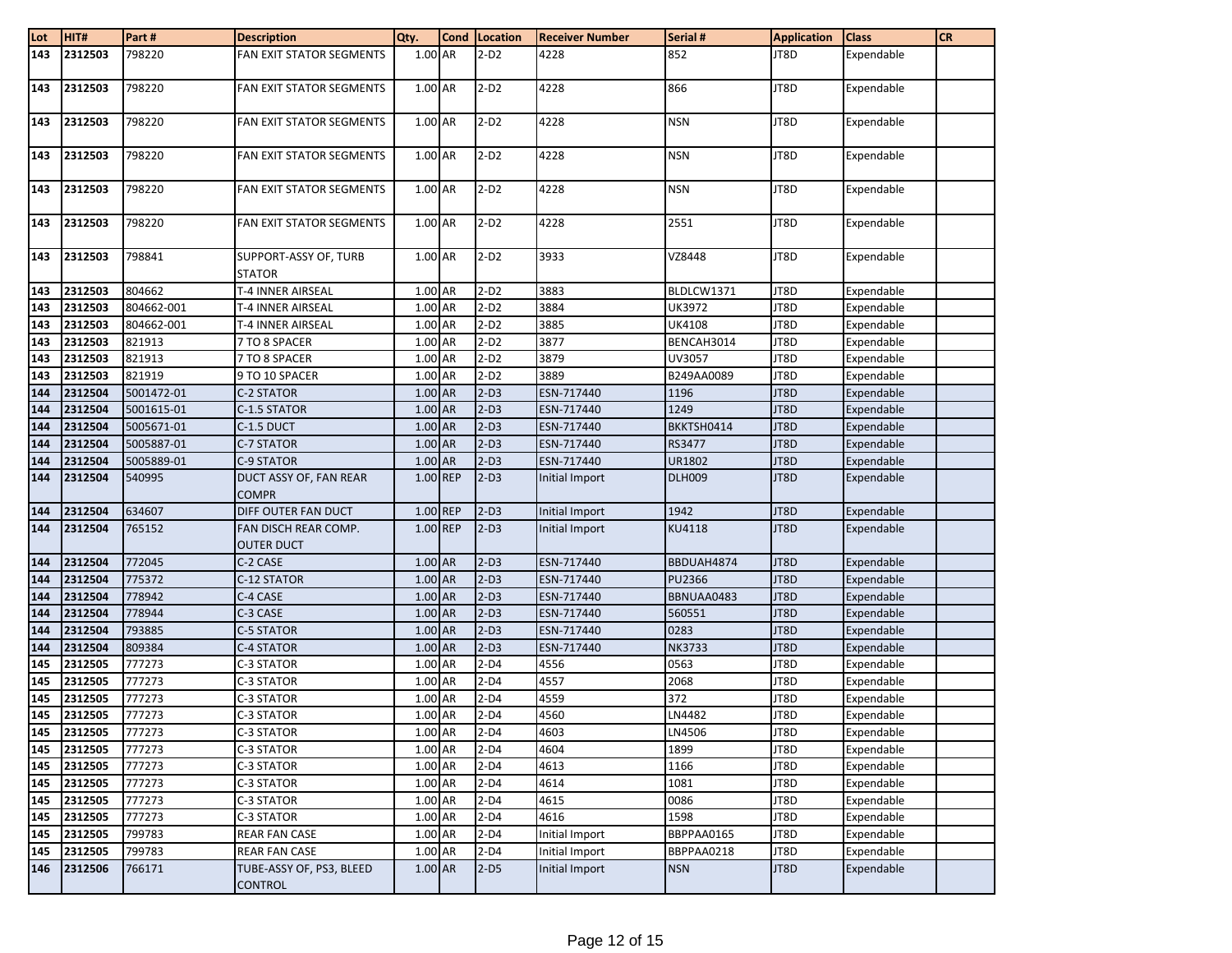| Lot | HIT#    | Part#      | <b>Description</b>                           | Qty.      | Cond Location | <b>Receiver Number</b> | Serial #      | <b>Application</b> | <b>Class</b> | <b>CR</b> |
|-----|---------|------------|----------------------------------------------|-----------|---------------|------------------------|---------------|--------------------|--------------|-----------|
| 146 | 2312506 | 802717     | FAN DISCH REAR COMP.                         | $1.00$ AR | $2-D5$        | Initial Import         | <b>VU5275</b> | JT8D               | Expendable   |           |
|     |         |            | <b>OUTER DUCT</b>                            |           |               |                        |               |                    |              |           |
| 146 | 2312506 | 805173-01  | REAR COMP. SOUND                             | 1.00 AR   | $2-D5$        | Initial Import         | N/A           | JT8D               | Expendable   |           |
|     |         |            | ABSORB. LINER SEGMENT                        |           |               |                        |               |                    |              |           |
| 146 | 2312506 | 805757     | NOZZLE ASSY OF #1 BRG                        | 1.00 AR   | $2-D5$        | Initial Import         | <b>NSN</b>    | JT8D               | Expendable   |           |
| 146 | 2312506 | 806846-01  | TUBE-ASSY OF, SUPPLY, PT2,                   | 1.00 AR   | $2-D5$        | Initial Import         | N/A           | JT8D               | Expendable   |           |
|     |         |            | <b>BLEED CONTROL</b>                         |           |               |                        |               |                    |              |           |
|     |         |            |                                              |           |               |                        |               |                    |              |           |
| 146 | 2312506 | 814855     | <b>DIFFUSER CASE</b>                         | 1.00 AR   | $2-D5$        | Initial Import         | PY3609        | JT8D               | Expendable   |           |
| 146 | 2312506 | 820555-01  | REAR AIRBLEED MANIFOLD                       | 1.00 AR   | $2-D5$        | Initial Import         | N/A           | JT8D               | Rotable      |           |
| 147 | 2312507 | 775444     | DUCT-ASSY OF, OUTER REAR,                    | 1.00 AR   | $2-E1$        | 3406                   | JF1522        | JT8D               | Expendable   |           |
|     | 2312507 | 777915     | <b>FAN EXH</b><br><b>FRONT COMP. SOUND</b>   | 1.00 AR   | $2-E1$        | 3978                   | TK4           | JT8D               |              |           |
| 147 |         |            | ABSORB. LINER ASSY                           |           |               |                        |               |                    | Expendable   |           |
| 147 | 2312507 | 777915     | FRONT COMP. SOUND                            | 1.00 AR   | $2-E1$        | 3979                   | JOA1513       | JT8D               | Expendable   |           |
|     |         |            | ABSORB. LINER ASSY                           |           |               |                        |               |                    |              |           |
| 147 | 2312507 | 777915     | FRONT COMP. SOUND                            | 1.00 AR   | $2-E1$        | 3980                   | OL30          | JT8D               | Expendable   |           |
|     |         |            | ABSORB. LINER ASSY                           |           |               |                        |               |                    |              |           |
| 147 | 2312507 | 778819     | <b>EXHAUST CASE</b>                          | 1.00 AR   | $2-E1$        | 3408                   | <b>KK5398</b> | JT8D               | Expendable   |           |
| 147 | 2312507 | 789562     | DUCT-ASSY OF, FAN AND                        | 1.00 AR   | $2-E1$        | 3405                   | 17            | JT8D               | Expendable   |           |
|     |         |            | <b>TURB EXH</b>                              |           |               |                        |               |                    |              |           |
| 148 | 2312508 | 5007117-01 | MANIFOLD-ASSY OF, PT7                        | 1.00 AR   | $2-E2$        | 4856                   | <b>NSN</b>    | JT8D               | Rotable      |           |
| 148 | 2312508 | 5007120-01 | TUBE-ASSY OF, LOWER                          | 1.00 AR   | $2-E2$        | 4857                   | <b>NSN</b>    | JT8D               | Expendable   |           |
| 148 | 2312508 | 515259     | <b>COUPLING TUBE</b>                         | 1.00 AR   | $2-E2$        | 4859                   |               | JT8D               | Expendable   |           |
| 148 | 2312508 | 759737     | NO 6 BRG HEATSHIELD                          | 1.00 AR   | $2-E2$        | 4852                   | <b>NSN</b>    | JT8D               | Expendable   |           |
| 148 | 2312508 | 765412     | <b>THERMOCOUPLE</b>                          | 1.00 AR   | $2-E2$        | 4864                   | 90705         | JT8D               | Expendable   |           |
| 148 | 2312508 | 765412     | <b>THERMOCOUPLE</b>                          | 1.00 AR   | $2-E2$        | 4864                   | 113273        | JT8D               | Expendable   |           |
| 148 | 2312508 | 765412     | <b>THERMOCOUPLE</b>                          | 1.00 AR   | $2-E2$        | 4864                   | 113111        | JT8D               | Expendable   |           |
| 148 | 2312508 | 765412     | <b>THERMOCOUPLE</b>                          | 1.00 AR   | $2-E2$        | 4864                   | 119918        | JT8D               | Expendable   |           |
| 148 | 2312508 | 776367-001 | FAN EXH SOUND ABS. LNER<br><b>SEGMENT</b>    | 1.00 AR   | $2-E2$        | ESN-725463             | PD2255        | JT8D               | Expendable   |           |
| 148 | 2312508 | 776374     | FAN EXH INTERM INNER DUCT                    | 1.00 AR   | $2-E2$        | 4849                   | 51            | JT8D               | Expendable   |           |
| 148 | 2312508 | 776443     | CABLE AND BOX-ASSY OF,                       | 1.00 AR   | $2-E2$        | 4848                   | 414145        | JT8D               | Expendable   |           |
|     |         |            | <b>THERMOCOUPLE</b>                          |           |               |                        |               |                    |              |           |
| 148 | 2312508 | 777752     | NO 6 BRG COVER                               | 1.00 AR   | $2-E2$        | 4851                   | <b>NSN</b>    | JT8D               | Expendable   |           |
| 148 | 2312508 | 777981     | <b>EXHAUST MODULE ASSY</b>                   | 1.00 AR   | $2-E2$        | 3718                   | TF9288        | JT8D               | Expendable   |           |
| 148 | 2312508 | 781602     | MANIFOLD-ASSY OF, PT7                        | $1.00$ AR | $2-E2$        | 4858                   | <b>NSN</b>    | JT8D               | Rotable      |           |
| 148 | 2312508 | 781606     | MANIFOLD-ASSY OF, PT7<br><b>UPPER</b>        | 1.00 AR   | $2-E2$        | 4855                   | <b>NSN</b>    | JT8D               | Rotable      |           |
| 148 | 2312508 | 781608     | MANIFOLD-ASSY OF, PT7,<br><b>LEFT</b>        | 1.00 AR   | $2-E2$        | 4853                   | <b>NSN</b>    | JT8D               | Rotable      |           |
| 148 | 2312508 | 781623     | MANIFOLD-ASSY OF, PT7                        | 1.00 AR   | $2-E2$        | 4854                   | <b>NSN</b>    | JT8D               | Rotable      |           |
| 148 | 2312508 | 781623     | MANIFOLD-ASSY OF, PT7                        | 1.00 AR   | $2-E2$        | 4860                   | <b>NSN</b>    | JT8D               | Rotable      |           |
| 148 | 2312508 | 800745-01  | DIF. SOUND ABSORBING<br><b>LINER SEGMENT</b> | 1.00 AR   | $2-E2$        | 3898                   | <b>NSN</b>    | JT8D               | Expendable   |           |
| 148 | 2312508 | 800745-01  | DIF. SOUND ABSORBING<br><b>LINER SEGMENT</b> | 1.00 AR   | $2-E2$        | 3899                   | PCSE13741     | JT8D               | Expendable   |           |
| 148 | 2312508 | 800745-01  | DIF. SOUND ABSORBING<br>LINER SEGMENT        | $1.00$ AR | $2-E2$        | 3900                   | <b>NSN</b>    | JT8D               | Expendable   |           |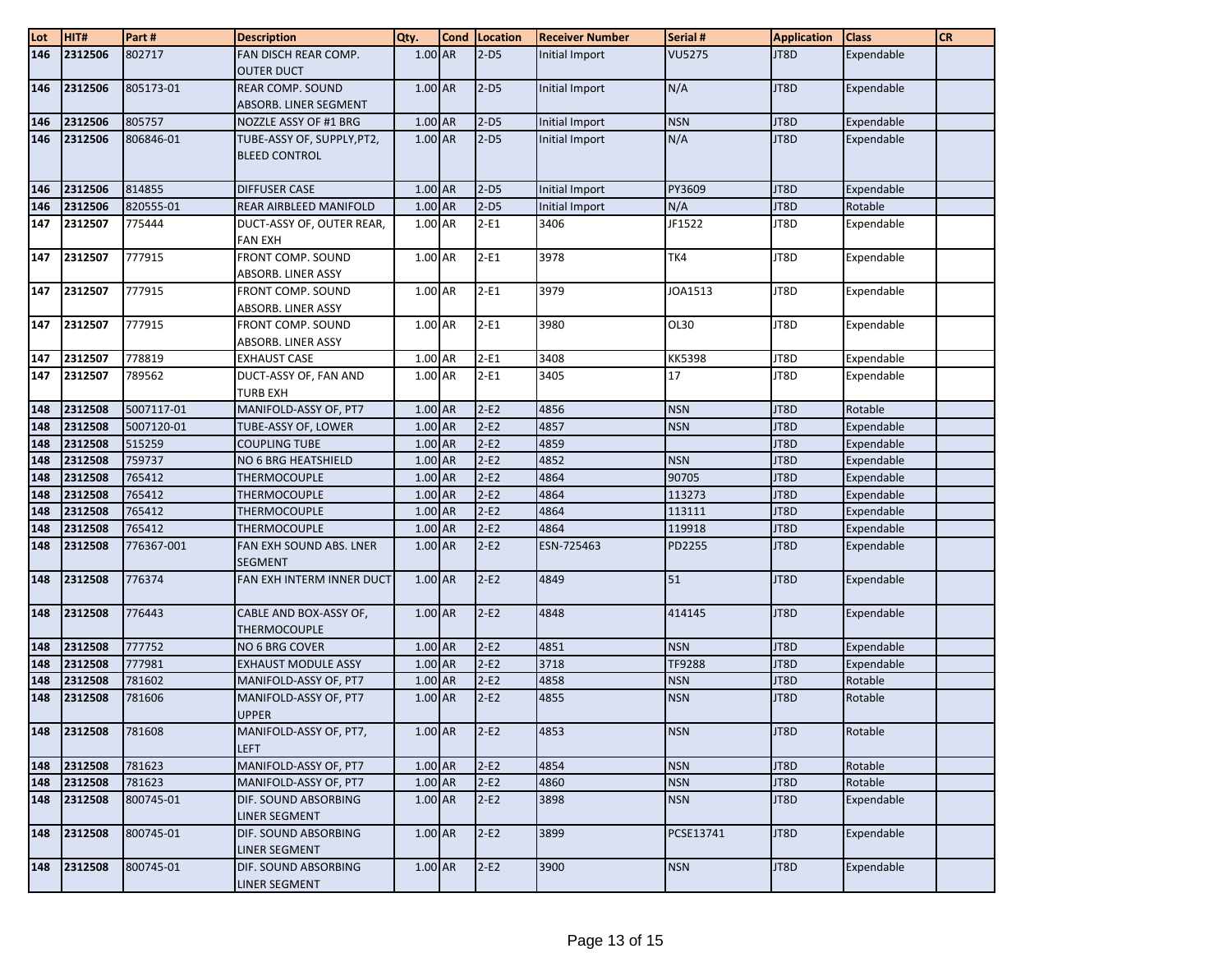| $\frac{\text{Lot}}{\text{148}}$ | HIT#        | Part#     | <b>Description</b>                           | Qty.      | Cond Location | <b>Receiver Number</b> | Serial #         | <b>Application</b> | <b>Class</b> | <b>CR</b> |
|---------------------------------|-------------|-----------|----------------------------------------------|-----------|---------------|------------------------|------------------|--------------------|--------------|-----------|
|                                 | 2312508     | 800745-01 | DIF. SOUND ABSORBING                         | 1.00 AR   | $2-E2$        | 3901                   | <b>NSN</b>       | JT8D               | Expendable   |           |
|                                 |             |           | <b>LINER SEGMENT</b>                         |           |               |                        |                  |                    |              |           |
| 148                             | 2312508     | 800745-01 | DIF. SOUND ABSORBING                         | 1.00 AR   | $2-E2$        | 3902                   | <b>NSN</b>       | JT8D               | Expendable   |           |
|                                 |             |           | LINER SEGMENT                                |           |               |                        |                  |                    |              |           |
| 148                             | 2312508     | 800745-01 | DIF. SOUND ABSORBING                         | 1.00 AR   | $2-E2$        | 3903                   | BGGUAH3208       | JT8D               | Expendable   |           |
|                                 |             |           | LINER SEGMENT                                |           |               |                        |                  |                    |              |           |
| 148                             | 2312508     | 800745-01 | DIF. SOUND ABSORBING                         | 1.00 AR   | $2-E2$        | 3905                   | <b>NSN</b>       | JT8D               | Expendable   |           |
|                                 |             |           | LINER SEGMENT                                |           |               |                        |                  |                    |              |           |
| 148                             | 2312508     | 800745-01 | DIF. SOUND ABSORBING                         | 1.00 AR   | $2-E2$        | 3907                   | SZ4296           | JT8D               | Expendable   |           |
|                                 |             |           | <b>LINER SEGMENT</b>                         |           |               |                        |                  |                    |              |           |
| 148                             | 2312508     | 800745-01 | DIF. SOUND ABSORBING                         | 1.00 AR   | $2-E2$        | 3908                   | <b>NSN</b>       | JT8D               | Expendable   |           |
|                                 |             |           | <b>LINER SEGMENT</b>                         |           |               |                        |                  |                    |              |           |
| 148                             | 2312508     | 800745-01 | DIF. SOUND ABSORBING                         | 1.00 AR   | $2-E2$        | 3909                   | SZ3835           | JT8D               | Expendable   |           |
| 148                             | 2312508     | 800745-01 | <b>LINER SEGMENT</b><br>DIF. SOUND ABSORBING | 1.00 AR   | $2-E2$        | 3910                   | <b>NSN</b>       | JT8D               |              |           |
|                                 |             |           | LINER SEGMENT                                |           |               |                        |                  |                    | Expendable   |           |
| 148                             | 2312508     | 800745-01 | DIF. SOUND ABSORBING                         | 1.00 AR   | $2-E2$        | 3911                   | BGGUAK7926       | JT8D               | Expendable   |           |
|                                 |             |           | LINER SEGMENT                                |           |               |                        |                  |                    |              |           |
| 148                             | 2312508     | 800745-01 | DIF. SOUND ABSORBING                         | 1.00 AR   | $2-E2$        | 3912                   | <b>NSN</b>       | JT8D               | Expendable   |           |
|                                 |             |           | LINER SEGMENT                                |           |               |                        |                  |                    |              |           |
| 148                             | 2312508     | 800745-01 | DIF. SOUND ABSORBING                         | 1.00 AR   | $2-E2$        | 3914                   | PCS6572          | JT8D               | Expendable   |           |
|                                 |             |           | <b>LINER SEGMENT</b>                         |           |               |                        |                  |                    |              |           |
| 148                             | 2312508     | 800745-01 | DIF. SOUND ABSORBING                         | 1.00 AR   | $2-E2$        | 3915                   | SZ3839           | JT8D               | Expendable   |           |
|                                 |             |           | <b>LINER SEGMENT</b>                         |           |               |                        |                  |                    |              |           |
| 148                             | 2312508     | 800745-01 | DIF. SOUND ABSORBING                         | 1.00 AR   | $2-E2$        | 3916                   | <b>NSN</b>       | JT8D               | Expendable   |           |
|                                 |             |           | LINER SEGMENT                                |           |               |                        |                  |                    |              |           |
| 148                             | 2312508     | 800745-01 | DIF. SOUND ABSORBING                         | 1.00 AR   | $2-E2$        | 3919                   | <b>VN0682</b>    | JT8D               | Expendable   |           |
|                                 |             |           | <b>LINER SEGMENT</b>                         |           |               |                        |                  |                    |              |           |
| 148                             | 2312508     | 800745-01 | DIF. SOUND ABSORBING                         | 1.00 AR   | $2-E2$        | 3920                   | AE9963           | JT8D               | Expendable   |           |
|                                 |             |           | LINER SEGMENT                                |           |               |                        |                  |                    |              |           |
| 148                             | 2312508     | 800745-01 | DIF. SOUND ABSORBING                         | 1.00 AR   | $2-E2$        | 3922                   | <b>PCS1321PE</b> | JT8D               | Expendable   |           |
| 148                             | 2312508     | 800745-01 | LINER SEGMENT<br>DIF. SOUND ABSORBING        | 1.00 AR   | $2-E2$        | ESN-717497             | N/A              | JT8D               | Expendable   |           |
|                                 |             |           | <b>LINER SEGMENT</b>                         |           |               |                        |                  |                    |              |           |
| 148                             | 2312508     | 800746-01 | DIF. SOUND ABSORBING                         | 1.00 AR   | $2-E2$        | 3826                   | SZ4000           | JT8D               | Expendable   |           |
|                                 |             |           | LINER SEGMENT                                |           |               |                        |                  |                    |              |           |
| 148                             | 2312508     | 800746-01 | DIF. SOUND ABSORBING                         | 1.00 AR   | $2-E2$        | 3828                   | <b>VN1835</b>    | JT8D               | Expendable   |           |
|                                 |             |           | <b>LINER SEGMENT</b>                         |           |               |                        |                  |                    |              |           |
| 148                             | 2312508     | 800746-01 | DIF. SOUND ABSORBING                         | 1.00 AR   | $2-E2$        | 3829                   | <b>NSN</b>       | JT8D               | Expendable   |           |
|                                 |             |           | <b>LINER SEGMENT</b>                         |           |               |                        |                  |                    |              |           |
|                                 | 148 2312508 | 800746-01 | DIF. SOUND ABSORBING                         | $1.00$ AR | $ 2-E2 $      | 3831                   | <b>NSN</b>       | JT8D               | Expendable   |           |
|                                 |             |           | LINER SEGMENT                                |           |               |                        |                  |                    |              |           |
| 148                             | 2312508     | 800746-01 | DIF. SOUND ABSORBING                         | 1.00 AR   | $2-E2$        | 3832                   | <b>NSN</b>       | JT8D               | Expendable   |           |
|                                 |             |           | LINER SEGMENT                                |           |               |                        |                  |                    |              |           |
| 148                             | 2312508     | 800746-01 | DIF. SOUND ABSORBING                         | 1.00 AR   | $2-E2$        | 3833                   | PCS021805C       | JT8D               | Expendable   |           |
|                                 |             |           | LINER SEGMENT                                |           |               |                        |                  |                    |              |           |
| 148                             | 2312508     | 800746-01 | DIF. SOUND ABSORBING                         | 1.00 AR   | $2-E2$        | 3834                   | <b>NSN</b>       | JT8D               | Expendable   |           |
|                                 |             |           | LINER SEGMENT                                |           |               |                        |                  |                    |              |           |
| 148                             | 2312508     | 800746-01 | DIF. SOUND ABSORBING                         | $1.00$ AR | $2-E2$        | 3836                   | <b>NSN</b>       | JT8D               | Expendable   |           |
|                                 |             |           | <b>LINER SEGMENT</b>                         |           |               |                        |                  |                    |              |           |